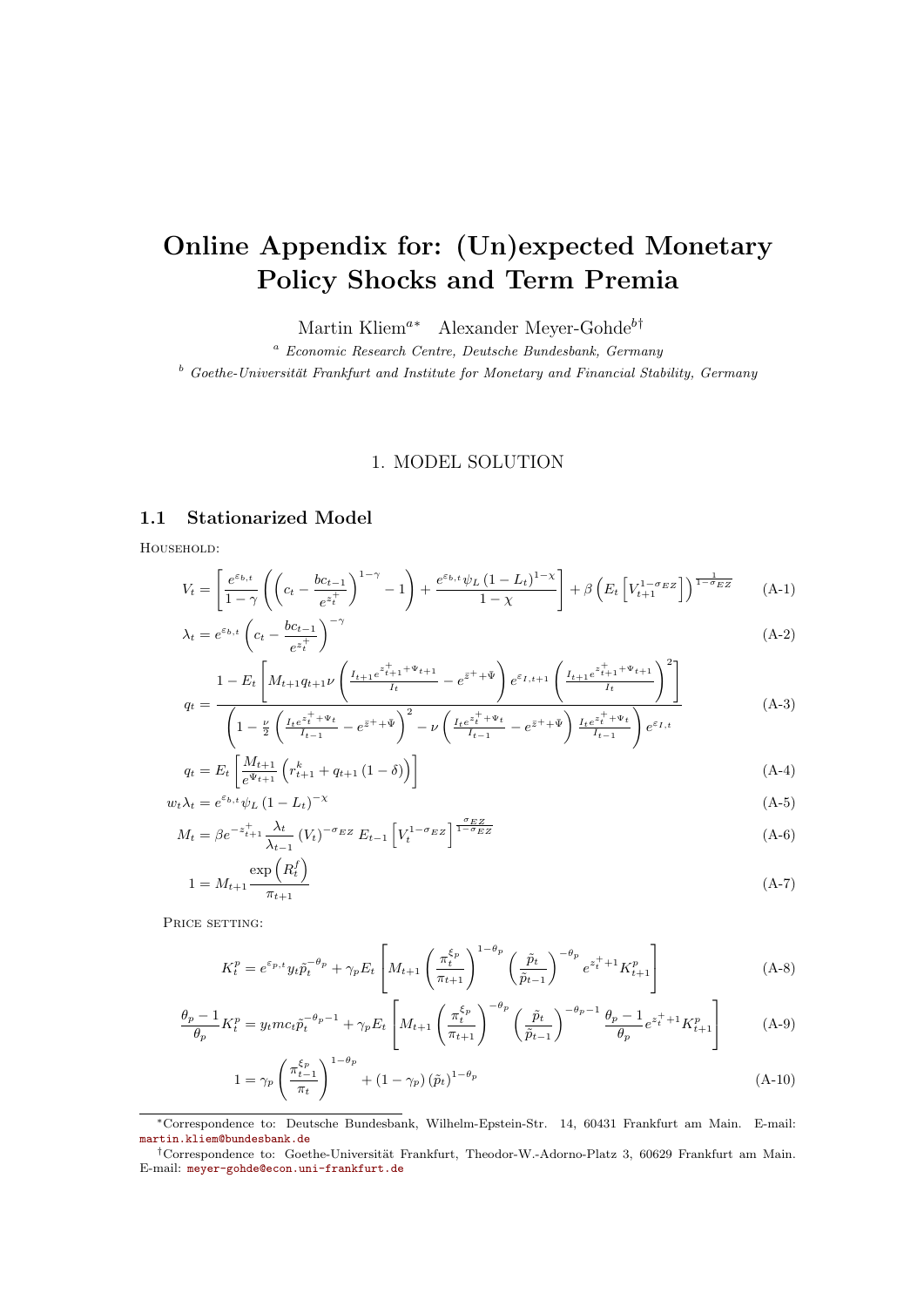Intermediate Goods Producer:

$$
p_t^+ y_t = e^{a_t} \left( \frac{k_{t-1}}{e^{z_t^+ + \Psi_t}} \right)^{\alpha} (L_t)^{1-\alpha} - \Phi_t
$$
 (A-11)

$$
w_t = mc_t e^{a_t} \left(1 - \alpha\right) \left(\frac{k_{t-1}}{e^{z_t^+ + \Psi_t}}\right)^{\alpha} L_t^{-\alpha} \tag{A-12}
$$

$$
r_t^k = mc_t e^{a_t} \alpha \left(\frac{k_{t-1}}{e^{z_t^+ + \Psi_t}}\right)^{\alpha - 1} L_t^{1 - \alpha}
$$
 (A-13)

AGGREGATION:

$$
k_t = (1 - \delta) \frac{k_{t-1}}{e^{z_t^+ + \Psi_t}} + e^{\varepsilon_{I,t}} \left( 1 - \frac{\nu}{2} \left( \frac{I_t e^{z_t^+ + \Psi_t}}{I_{t-1}} - e^{\bar{z}^+ + \bar{\Psi}} \right)^2 \right) I_t \tag{A-14}
$$

$$
p_t^+ = (1 - \gamma_p)(\tilde{p}_t)^{-\theta_p} + \gamma_p \left(\frac{\pi_{t-1}^{\xi_p}}{\pi_t}\right)^{-\theta_p} p_{t-1}^+ \tag{A-15}
$$

$$
y_t = c_t + I_t + \bar{g}e^{gt} \tag{A-16}
$$

$$
z_t^+ = \frac{\alpha}{1 - \alpha} \bar{\Psi} + z_t \tag{A-17}
$$

MONETARY POLICY:

$$
4R_t^f = 4\rho_R R_{t-1}^f + (1 - \rho_R) \left( 4\bar{r}^{real} + \eta_y \ln\left(\frac{y_t}{\bar{y}}\right) + 4\ln(\pi_t) + \eta_\pi \left[ 4\ln(\tilde{\pi}_t) - \ln(\pi_t^*) \right] \right) + \sigma_m \epsilon_{m,t} \quad \text{(A-18)}
$$

$$
\ln \pi_t^* - 4 \ln \bar{\pi} = \rho_\pi \left( \ln \pi_{t-1}^* - 4 \ln \bar{\pi} \right) + 4 \zeta_\pi \left( \ln \pi_{t-1} - \ln \bar{\pi} \right) + \sigma_\pi \epsilon_{\pi, t} \tag{A-19}
$$

SHOCK PROCESSES:

$$
g_t = \rho_g g_{t-1} + \sigma_g \epsilon_{g,t} \tag{A-20}
$$

$$
a_t = \rho_a a_{t-1} + \sigma_a \epsilon_{a,t} \tag{A-21}
$$

$$
\varepsilon_{I,t} = \rho_I \varepsilon_{I,t-1} + \sigma_I \varepsilon_{I,t} \tag{A-22}
$$

$$
\varepsilon_{b,t} = \rho_b \varepsilon_{b,t-1} + \sigma_b \varepsilon_{b,t}
$$
\n
$$
\varepsilon_{t-1} = \overline{z} = \rho_s (z_{t-1} - \overline{z}) + \sigma_s \varepsilon_{s,t}
$$
\n(A-23)\n(A-24)

$$
2t - 2 = \rho_z (2t - 1 - z) + \sigma_z \epsilon_{z,t}
$$
\n
$$
\ln \left( Q / \bar{Q} \right) = \ln \left( Q / \sqrt{Q} \right) + \sigma_z \tag{A.95}
$$

$$
\ln\left(\Omega_t/\bar{\Omega}\right) = \rho_\Omega \ln\left(\Omega_{t-1}/\bar{\Omega}\right) + \sigma_\Omega \epsilon_{\Omega,t} \tag{A-25}
$$

# 1.2 Deterministic Steady State

Given our parameterizations for  $\frac{\bar{g}}{\bar{y}}, \bar{\pi}$ , and  $\bar{L}$ , the deterministic steady state is

$$
\bar{\tilde{p}} = \left[\frac{1 - \gamma_p \bar{\pi}^{\left(\xi_p - 1\right)\left(1 - \theta_p\right)}}{1 - \gamma_p}\right]^{\frac{1}{1 - \theta_p}}\tag{A-26}
$$

$$
\bar{p}^{+} = \frac{(1 - \gamma_p)\,\bar{\tilde{p}}^{-\theta_p}}{1 - \gamma_p \bar{\pi}^{(1 - \xi_p)\theta_p}}\tag{A-27}
$$

$$
\bar{R}^{f} = \ln\left(\frac{\bar{\pi}}{\beta}\right) - \left(-\gamma\left(1-\phi\right) - \phi\right)\bar{z}^{+}
$$
\n(A-28)

$$
\bar{M} = \beta \exp\left(-\bar{z}^+\right) \tag{A-29}
$$
\n
$$
\exp\left(\bar{z}^+ + \bar{\Psi}\right) \tag{A-29}
$$

$$
\bar{r}^k = \frac{\exp\left(z^* + \Psi\right)}{\beta} - (1 - \delta) \tag{A-30}
$$

$$
\overline{mc} = \overline{\tilde{p}} \frac{\theta_p - 1}{\theta_p} \frac{\left(1 - \gamma_p \beta \overline{\pi}^{(1 - \xi_p)\theta_p}\right)}{\left(1 - \gamma_p \beta \overline{\pi}^{(\xi_p - 1)\theta_p}\right)}
$$
(A-31)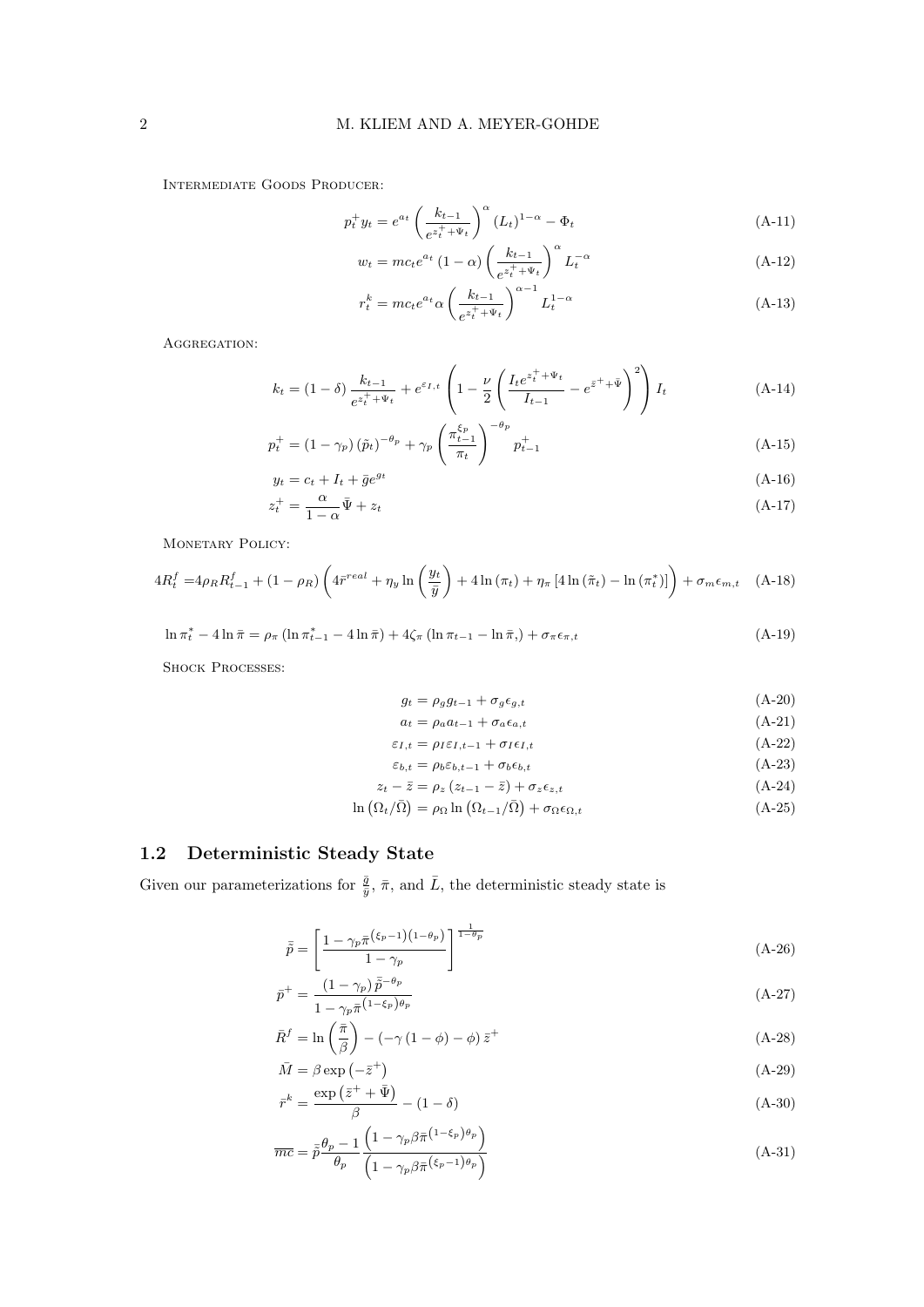$$
\bar{k} = \bar{L} \left( \frac{\bar{r}^k}{\overline{m}c\alpha} \frac{1}{\exp\left(\bar{z}^+ + \bar{\Psi}\right)} \right)^{-\frac{1}{1-\alpha}}
$$
\n(A-32)

$$
\bar{w} = \overline{mc} \left(1 - \alpha\right) \left(\exp\left(\bar{z}^+ + \bar{\Psi}\right)\right)^{-\alpha} \left(\frac{\bar{r}^k}{\overline{mc\alpha}} \frac{1}{\exp\left(\bar{z}^+ + \bar{\Psi}\right)}\right)^{\frac{\alpha}{1-\alpha}}
$$
(A-33)

$$
\bar{y} = \bar{r}^k \left( \frac{\bar{k}}{\exp\left(\bar{z}^+ + \bar{\Psi}\right)} \right) + \bar{w}\bar{L}
$$
\n(A-34)

$$
\Phi = \left(\frac{\bar{k}}{\exp\left(\bar{z}^+ + \bar{\Psi}\right)}\right)^{\alpha} \bar{L}^{1-\alpha} - \bar{y}\bar{p}^+\n\tag{A-35}
$$

$$
\bar{I} = \left(1 - \frac{1 - \delta}{\exp\left(\bar{z}^+ + \bar{\Psi}\right)}\right)\bar{k} \tag{A-36}
$$

$$
\bar{g} = \left(\frac{\bar{g}}{\bar{y}}\right)\bar{y}
$$
\n(A-37)

$$
\bar{c} = \bar{y} - \bar{g} - \bar{I}
$$
\n
$$
\bar{c} = \bar{y} - \bar{g} - \bar{I}
$$
\n
$$
\bar{A} = \bar{A} \quad (A - 38)
$$
\n
$$
\bar{A} = \bar{A} \quad (A - 39)
$$

$$
\bar{\lambda} = \left(\bar{c} - \frac{oc}{\exp\left(\bar{z}^+\right)}\right) \tag{A-39}
$$
\n
$$
\psi_L = \bar{w}\bar{\lambda} \left(1 - \bar{L}\right)^{\chi} \tag{A-40}
$$

$$
\bar{K}^p = \frac{\bar{y}\bar{\tilde{p}}^{-\theta_p}}{1 - \gamma_p \beta \bar{\pi}^{\left(\xi_p - 1\right)\left(1 - \theta_p\right)}}\tag{A-41}
$$

$$
\bar{V} = \frac{1}{1-\beta} \left( \frac{\left(\bar{c} - \frac{b\bar{c}}{\exp\left(\bar{z}^{+}\right)}\right)^{1-\gamma} - 1}{1-\gamma} - \frac{\psi_{L}\left(1-\bar{L}\right)^{1-\chi}}{1-\chi} \right) \tag{A-42}
$$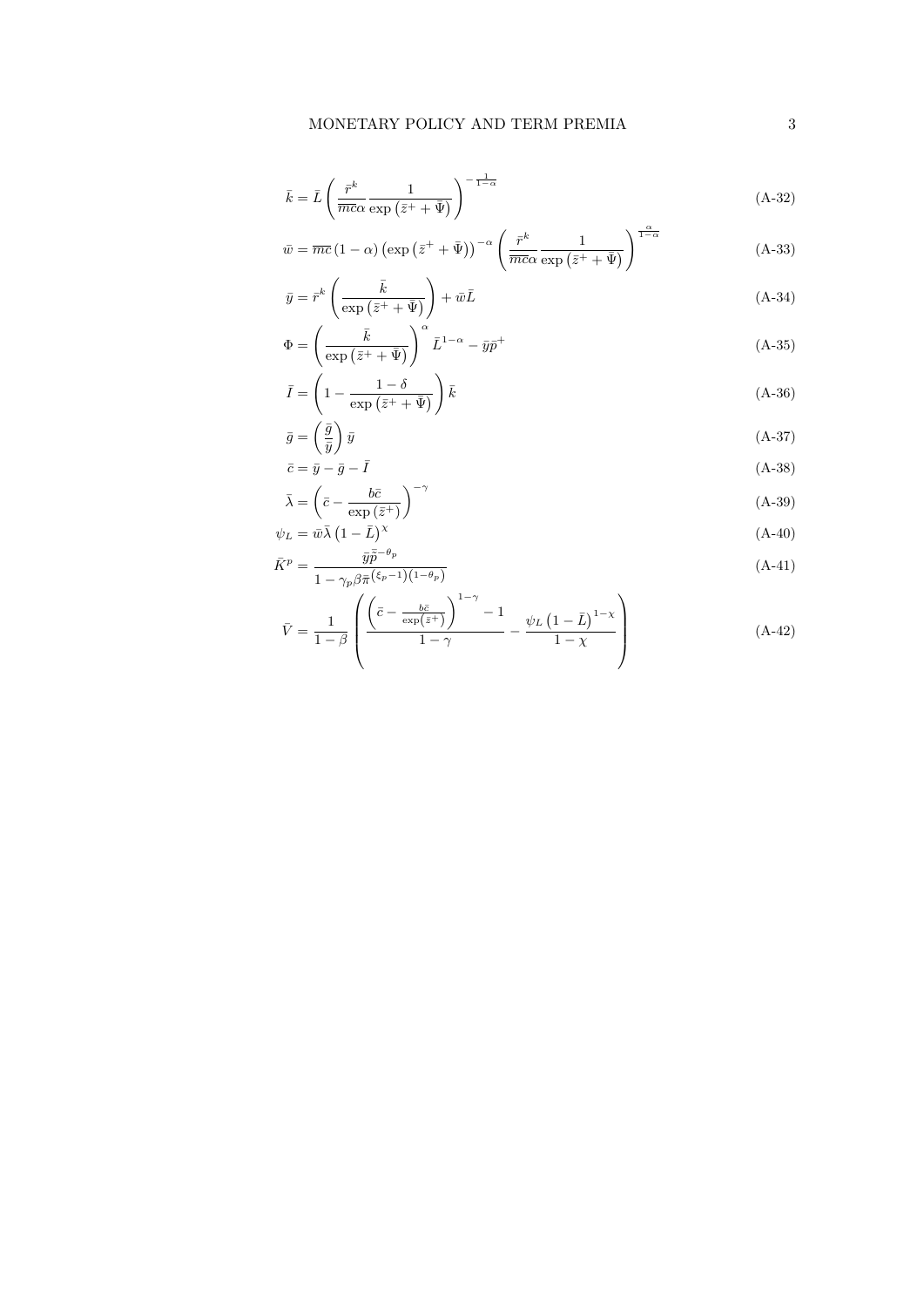#### 2. RISK-ADJUSTED LINEAR APPROXIMATION

The method of [Meyer-Gohde](#page-22-0) [\(2016\)](#page-22-0) differs from others in constructing an approximation centered around a risk-adjusted critical point, such as [Juillard](#page-22-1) [\(2010\)](#page-22-1), [Kliem and Uhlig](#page-22-2) [\(2016\)](#page-22-2), and [Coeurdacier et al.](#page-21-0) [\(2011\)](#page-21-0). First, it is direct and noniterative relying entirely on perturbation methods to construct the approximation. Second, it enables us to construct the approximation around (an approximation of) the ergodic mean of the true policy function instead of its stochastic or "risky" steady state, placing the locality of our approximation in a region with a likely high (model-based) data density. The closest methods in the macro-finance term structure literature are [Dew-Becker](#page-21-1) [\(2014\)](#page-21-1) and [Lopez et al.](#page-22-3) [\(2015\)](#page-22-3), who both approximate the nonlinear macro side of the model to obtain a linear in states approximation with adjustments for risk and then derive affine approximation of the yield curve taking this macro approximation as given. The exact meaning of these risk adjustments remains unclear, however, whereas the method by [Meyer-Gohde](#page-22-0) [\(2016\)](#page-22-0) adjusts the coefficients out to the second moments in shocks around the mean of the endogenous variables, itself approximated out to the second moments in shocks.

Thus, instead of either a linear certainty-equivalent or nonlinear non-certainty-equivalent approximation, the method constructs a linear non-certainty-equivalent approximation. By using higher order derivatives of the policy function at the deterministic steady state, it approximates the ergodic mean of endogenous variables and the first derivatives of the policy function around this ergodic mean. Unlike standard higher order polynomial perturbations<sup>[1](#page-3-0)</sup> or affine approximation methods,<sup>[2](#page-3-1)</sup> this linear in states approximation gives us significant computational advantages.

Stacking our  $n_y$  endogenous variables into the vector  $y_t$  and our  $n_\varepsilon$  normally distributed exogenous shocks into the vector  $\varepsilon_t$ , we collect our equations into the following vector of nonlinear rational expectations difference equations

$$
0 = E_t[f(y_{t+1}, y_t, y_{t-1}, \varepsilon_t)] = \hat{F}(y_{t-1}, \varepsilon_t)
$$
\n(B-1)

where f is an  $(n_{eq} \times 1)$  vector valued function, continuously M-times differentiable in all its arguments and with as many equations as endogenous variables  $(n_{eq} = n_y)$ .

The solution to the functional problem in [\(B-1\)](#page-3-2) is the policy function

<span id="page-3-4"></span><span id="page-3-3"></span><span id="page-3-2"></span>
$$
y_t = g^0(y_{t-1}, \varepsilon_t) \tag{B-2}
$$

Generally, a closed form for [\(B-2\)](#page-3-3) is not available, so recourse to numerical approximations is necessary. We assume that the related deterministic model

$$
0 = f(y_{t+1}, y_t, y_{t-1}, 0) = \overline{F}(y_{t-1}, 0)
$$
\n(B-3)

admits the calculation of a fix point, the deterministic steady state, defined as  $\overline{y} \in \mathbb{R}^{n_y}$  such that  $0 = \overline{F}(\overline{y}, 0).$ 

We are, however, interested in the stochastic version of the model and will now proceed to nest the deterministic model, for which we can recover a fix point, and the stochastic model, for which we cannot, within a larger continuum of models, following standard practice in the perturbation DSGE literature.

We introduce an auxiliary variable  $\sigma \in [0, 1]$  to scale the stochastic elements in the model. The value  $\sigma = 1$  corresponds to the "true" stochastic model and  $\sigma = 0$  returns the deterministic

<span id="page-3-0"></span><sup>1</sup>Among others, recent third order perturbation approximations for DSGE models of the term structure include [Rudebusch and Swanson](#page-22-4) [\(2008,](#page-22-4) [2012\)](#page-22-5), [van Binsbergen et al.](#page-23-0) [\(2012\)](#page-23-0) [Andreasen](#page-21-2) [\(2012\)](#page-21-2), and [Andreasen et al.](#page-21-3) [\(2018\)](#page-21-3). While second order approximations such as Hördahl et al. [\(2008\)](#page-21-4) provide nonzero but constant premia and [De Graeve et al.](#page-21-5) [\(2009\)](#page-21-5) is an example of a purely linear model that neglects endogenous premia. Additionally, many recent perturbations, [Andreasen and Zabczyk](#page-21-6) [\(2015\)](#page-21-6), [Andreasen](#page-21-2) [\(2012\)](#page-21-2), [Andreasen et al.](#page-21-3) [\(2018\)](#page-21-3), prune to ensure asymptotic stability.

<span id="page-3-1"></span><sup>&</sup>lt;sup>2</sup>These approaches separate the macro and financial variables, generally using a (log) linear approximation of the former and an affine approximation for the yield curve following the empirical finance literature. Bonds are priced in an arbitrage free setup using either the endogenous pricing kernel implied by households' stochastic discount factors, as [Dew-Becker](#page-21-1) [\(2014\)](#page-21-1), [Bekaert et al.](#page-21-7) [\(2010\)](#page-21-7), and [Palomino](#page-22-6) [\(2012\)](#page-22-6), or an estimated exogenously specified kernel, as Hördahl et al. [\(2006\)](#page-21-8), Hördahl and Tristani [\(2012\)](#page-21-9), [Ireland](#page-21-10) [\(2015\)](#page-21-10), [Rudebusch and Wu](#page-22-7) [\(2007\)](#page-22-7), [Rudebusch](#page-22-8) [and Wu](#page-22-8) [\(2008\)](#page-22-8).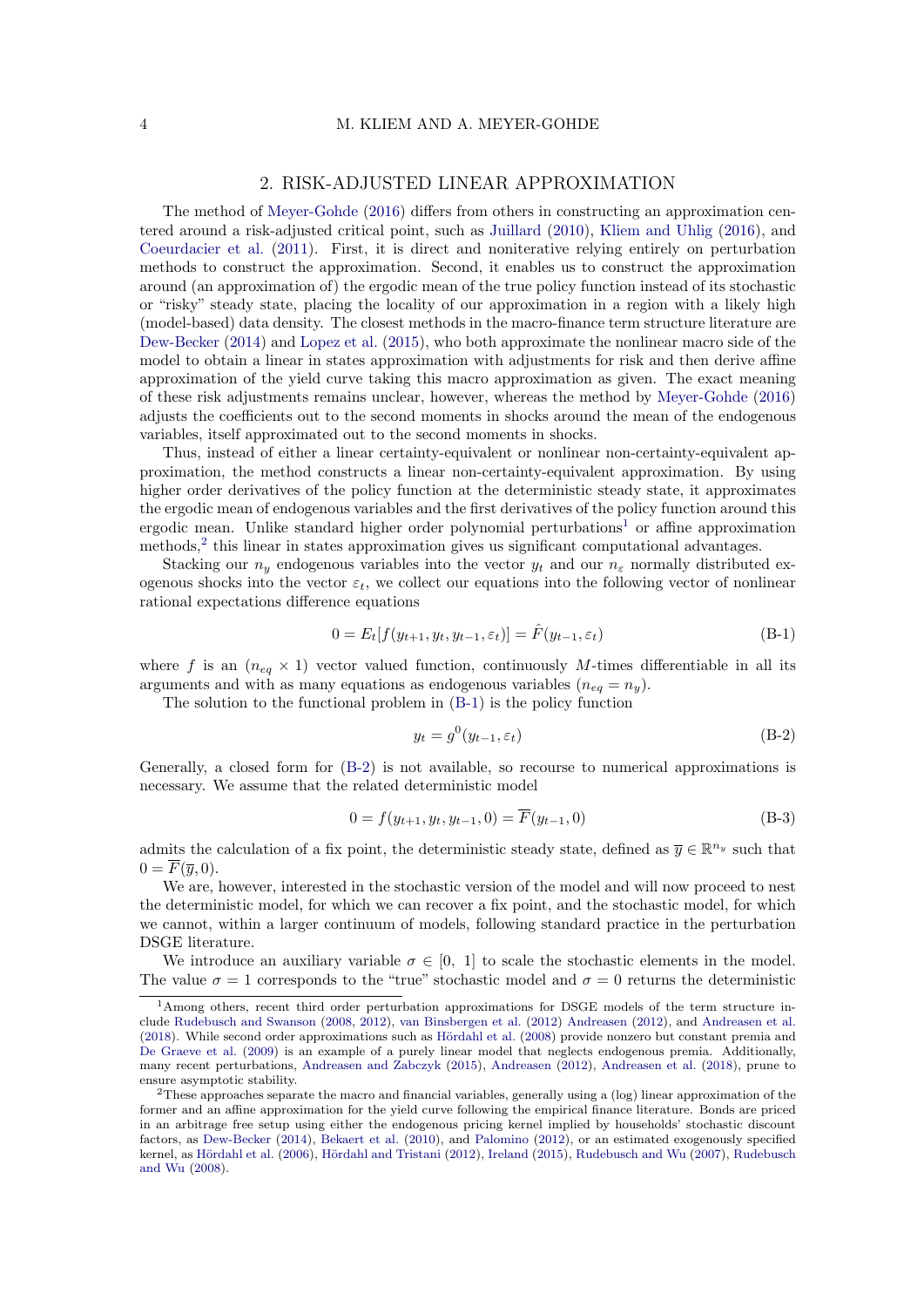model in [\(B-3\)](#page-3-4). Accordingly, the stochastic model, [\(B-1\)](#page-3-2), and the deterministic model, [\(B-3\)](#page-3-4), can be nested inside the following continuum of models

$$
0 = E_t[f(y_{t+1}, y_t, y_{t-1}, \tilde{\varepsilon}_t)] = F(\sigma, y_{t-1}, \tilde{\varepsilon}_t), \ \tilde{\varepsilon}_t \equiv \sigma \varepsilon_t \tag{B-4}
$$

with the associated policy function

<span id="page-4-1"></span><span id="page-4-0"></span>
$$
y_t = g(y_{t-1}, \tilde{\varepsilon}_t, \sigma) \tag{B-5}
$$

Notice that this reformulation allows us to express the deterministic steady state as the fix point of [\(B-4\)](#page-4-0) for  $\sigma = 0$ , i.e.,  $\overline{y} \in \mathbb{R}^{n_y}$  such that  $0 = F(0, \overline{y}, 0) = \overline{F}(\overline{y}, 0)$  and, as a consequence  $\overline{u} = q(\overline{u}, 0, 0).$ 

We use this deterministic steady state and derivatives of the policy function in  $(B-5)$ , recovered by the implicit function theorem,<sup>[3](#page-4-2)</sup> evaluated at at  $\bar{y}$  (both in the deterministic model, [\(B-3\)](#page-3-4), and towards our stochastic model, [\(B-1\)](#page-3-2), to construct our approximation of and around the ergodic mean.

Since  $y$  in the policy function [\(B-5\)](#page-4-1) is a vector valued function, its derivatives form a hyper-cube.<sup>[4](#page-4-3)</sup> Adopting an abbreviated notation, we write  $g_{z^j\sigma^i} \in \mathbb{R}^{n_y \times n_z^j}$  as the partial derivative of the vector function g with respect to the state vector  $z_t$  j times and the perturbation parameter  $\sigma i$  times evaluated at the deterministic steady state.

Instead of using the partial derivatives to construct a Taylor series as is the standard procedure,<sup>[5](#page-4-4)</sup> we would like to construct a more accurate linear approximation of the true policy function [\(B-2\)](#page-3-3), centered at the mean of  $y_t$ . Accordingly, we will construct a linear approximation of  $(B-2)$  around the ergodic mean, which we formalize in the following.

#### Proposition 1 Linear Approximation around the Ergodic Mean

Nest the means of the stochastic model ( $\sigma = 1$ ) and of the deterministic model ( $\sigma = 0$ ) through

<span id="page-4-5"></span>
$$
\tilde{y}(\sigma) \equiv E\left[g(y_{t-1}, \sigma \varepsilon_t, \sigma)\right] = E\left[y_t\right] \tag{B-8}
$$

Then for any  $\sigma \in [0, 1]$ , the linear approximation of the policy function, [\(B-2\)](#page-3-3), around the mean of  $y_t$  defined in [\(B-8\)](#page-4-5) and that of  $\varepsilon_t$  is

$$
y_t \simeq \tilde{y}(\sigma) + g_y(\tilde{y}(\sigma), 0, \sigma) (y_{t-1} - \tilde{y}(\sigma)) + g_{\varepsilon}(\tilde{y}(\sigma), 0, \sigma) \varepsilon_t
$$
 (B-9)

Furthermore, the mean of  $y_t$  defined in [\(B-8\)](#page-4-5) and the two additional unknown functions in this linear approximation

$$
\tilde{y}_y(\sigma) \equiv g_y(\tilde{y}(\sigma), 0, \sigma) \tag{B-10}
$$

$$
\tilde{y}_{\varepsilon}(\sigma) \equiv g_{\varepsilon}(\tilde{y}(\sigma), 0, \sigma) \tag{B-11}
$$

can be approximated out to second order in  $\sigma$  as

$$
\tilde{y}(\sigma) = E[y_t] \approx \overline{y} + \frac{1}{2}\tilde{y}''(0)
$$
\n(B-12)

$$
A_B \equiv \mathcal{D}_{B} \cdot \{A\} \equiv \begin{bmatrix} \frac{\partial}{\partial b_1} & \dots & \frac{\partial}{\partial b_s} \end{bmatrix} \otimes A
$$
 (B-6)

where  $b_i$  denotes i'th row of vector B, <sup>T</sup> indicates transposition; n'th derivatives are

$$
A_{B^n} \equiv \mathscr{D}_{(B^T)^n} \{ A \} \equiv \left( \begin{bmatrix} \frac{\partial}{\partial b_1} & \dots & \frac{\partial}{\partial b_s} \end{bmatrix} \otimes [n] \right) \otimes A \tag{B-7}
$$

<span id="page-4-4"></span><sup>5</sup>The Taylor series approximation at a deterministic steady state, assuming [\(B-5\)](#page-4-1) is  $C^M$  with respect to all its arguments, can be written as  $y_t = \sum_{j=0}^{M} \frac{1}{j!} \left[ \sum_{i=0}^{M-j} \frac{1}{i!} g_{z^j \sigma^i} \sigma^i \right] (z_t - \overline{z})^{\otimes [j]}$ 

<span id="page-4-3"></span><span id="page-4-2"></span> ${}^{3}$ See [Jin and Judd](#page-22-9) [\(2002\)](#page-22-9).

<sup>&</sup>lt;sup>4</sup>We use the method of [Lan and Meyer-Gohde](#page-22-10) [\(2014\)](#page-22-10) that differentiates conformably with the Kronecker product, allowing us to maintain standard linear algebraic structures to derive our results as follows:

Let  $A(B)$ :  $\mathbb{R}^{s \times 1} \to \mathbb{R}^{p \times q}$  be a matrix-valued function that maps an  $s \times 1$  vector B into a  $p \times q$  matrix  $A(B)$ , the derivative structure of  $A(B)$  with respect to B is defined as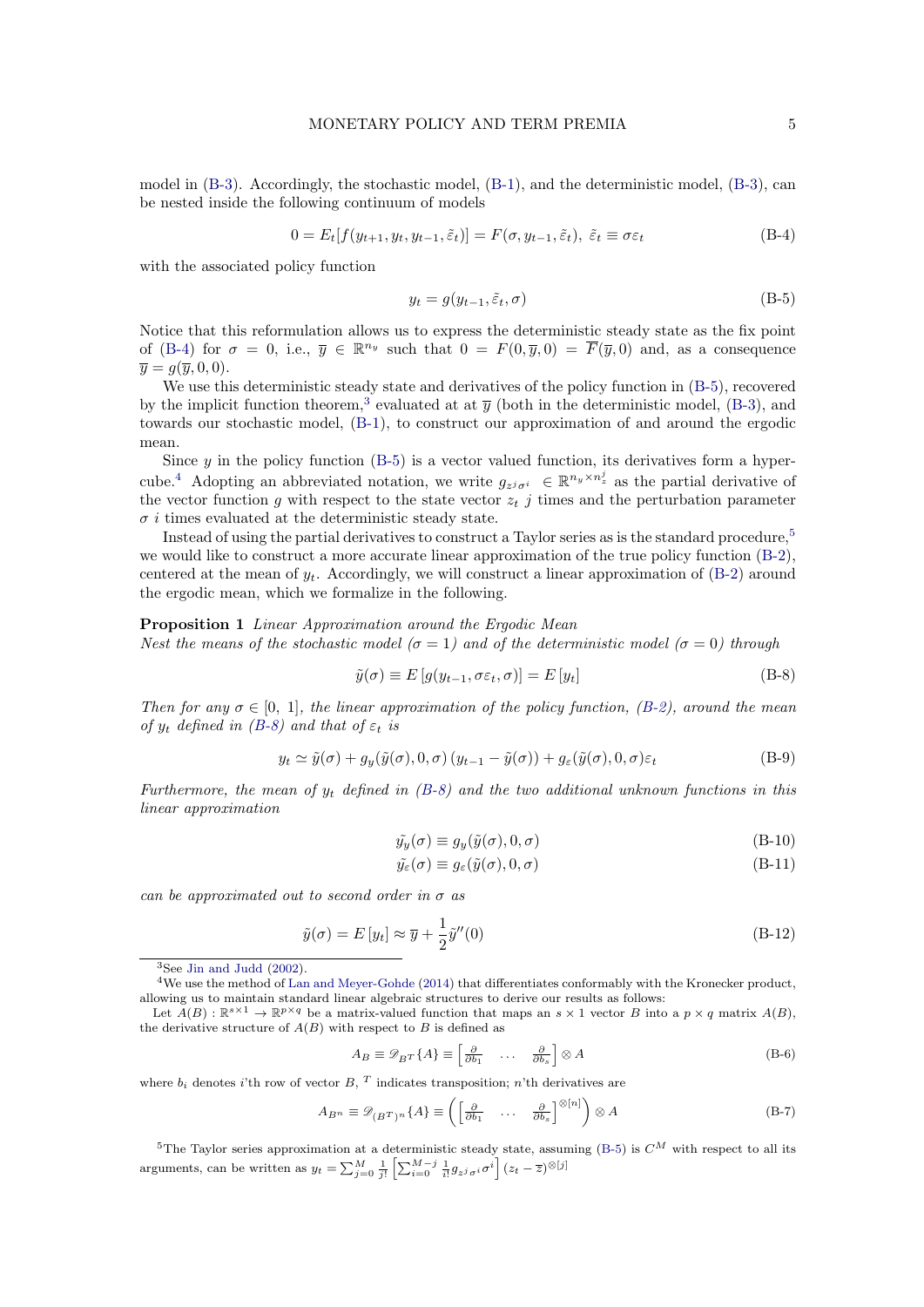$$
g_y(\tilde{y}(\sigma), 0, \sigma) \approx g_y + \frac{1}{2} \left( g_{y^2} \left( \tilde{y}''(0) \otimes I_{n_y} \right) + g_{\sigma^2 y} \right)
$$
(B-13)

$$
g_{\varepsilon}(\tilde{y}(\sigma), 0, \sigma) \approx g_{\varepsilon} + \frac{1}{2} \left( g_{y\varepsilon} \left( \tilde{y}''(0) \otimes I_{n_{\varepsilon}} \right) + g_{\sigma^2 \varepsilon} \right) \tag{B-14}
$$

where

$$
\tilde{y}''(0) = \left(I_{n_y} - g_y\right)^{-1} \left( \left(g_{\varepsilon^2} + \left(I_{n_y} - g_y^{\otimes[2]}\right)^{-1} g_{\varepsilon}^{\otimes[2]} \right) E\left[\varepsilon_t^{\otimes[2]}\right] + g_{\sigma^2} \right) \tag{B-15}
$$

PROOF:

See [Meyer-Gohde](#page-22-0) [\(2016\)](#page-22-0).

## 3. DATA

Real GDP: BEA NIPA table 1.1.6 line 1 (A191RX1).

Nominal GDP: BEA NIPA table 1.1.5 line 1 (A191RC1).

#### Implicit GDP Deflator: the ratio of Nominal GDP to Real GDP.

- Private Consumption: Real consumption expenditures for non-durables and services is the sum of BEA NIPA table 1.1.5 line 5 (DNDGRC1) and BEA NIPA table 1.1.5 line 6 (DNDGRC1) deflated by the implicit GDP deflator.
- Private Investment: Total real private investment is the sum of Gross Private Investment BEA NIPA table 1.1.5 line 7 (A006RC1) and Personal Consumption Expenditures: Durable Goods BEA NIPA table 1.1.5 line  $\frac{1}{4}$  (DDURRC1) deflated by the implicit GDP deflator.
- Civilian Population: This series is calculated from monthly data of civilian noninstitutional population over 16 years (CNP16OV) from the U.S. Department of Labor: Bureau of Labor Statistics.
- Policy Rate: 3-Month Treasury Bill: Secondary Market Rate TB3MS provided by Board of Governors of the Federal Reserve System. The quarterly aggregation is end of period.
- Treasury Bond Yields: 1-year, 2-year, 3-year, 5-year, and 10-year zero-coupon bond yields measured end of quarter. The original series are daily figures based on the updated series by [Adrian et al.](#page-21-11) [\(2013\)](#page-21-11). Source: [https://www.newyorkfed.org/research/data\\_indicators/term\\_premia.html](https://www.newyorkfed.org/research/data_indicators/term_premia.html)
- Nominal Interest Rate Forecasts: 1-quarter (TBILL3) and 4-quarter (TBILL6) ahead forecasts of the 3-Month Treasury Bill. The time series are the median responses by the Survey of Professional Forecasters from the Federal Reserve Bank of Philadelphia. Source: [https://www.philadelphiafed.org/research-and-data/real-time-center/s](https://www.philadelphiafed.org/research-and-data/real-time-center/survey-of-professional-forecasters/data-files) [urvey-of-professional-forecasters/data-files](https://www.philadelphiafed.org/research-and-data/real-time-center/survey-of-professional-forecasters/data-files)

## 4. ENDOGENOUS PRIOR

Following [Del Negro and Schorfheide](#page-21-12) [\(2008\)](#page-21-12), we assume  $\hat{F}$  to be a vector that collects the first moments of interest from our pre-sample and  $F_M(\theta)$  be a vector-valued function which relates model parameters and ergodic means

<span id="page-5-0"></span>
$$
\hat{F} = F_M(\theta) + \eta \tag{D-1}
$$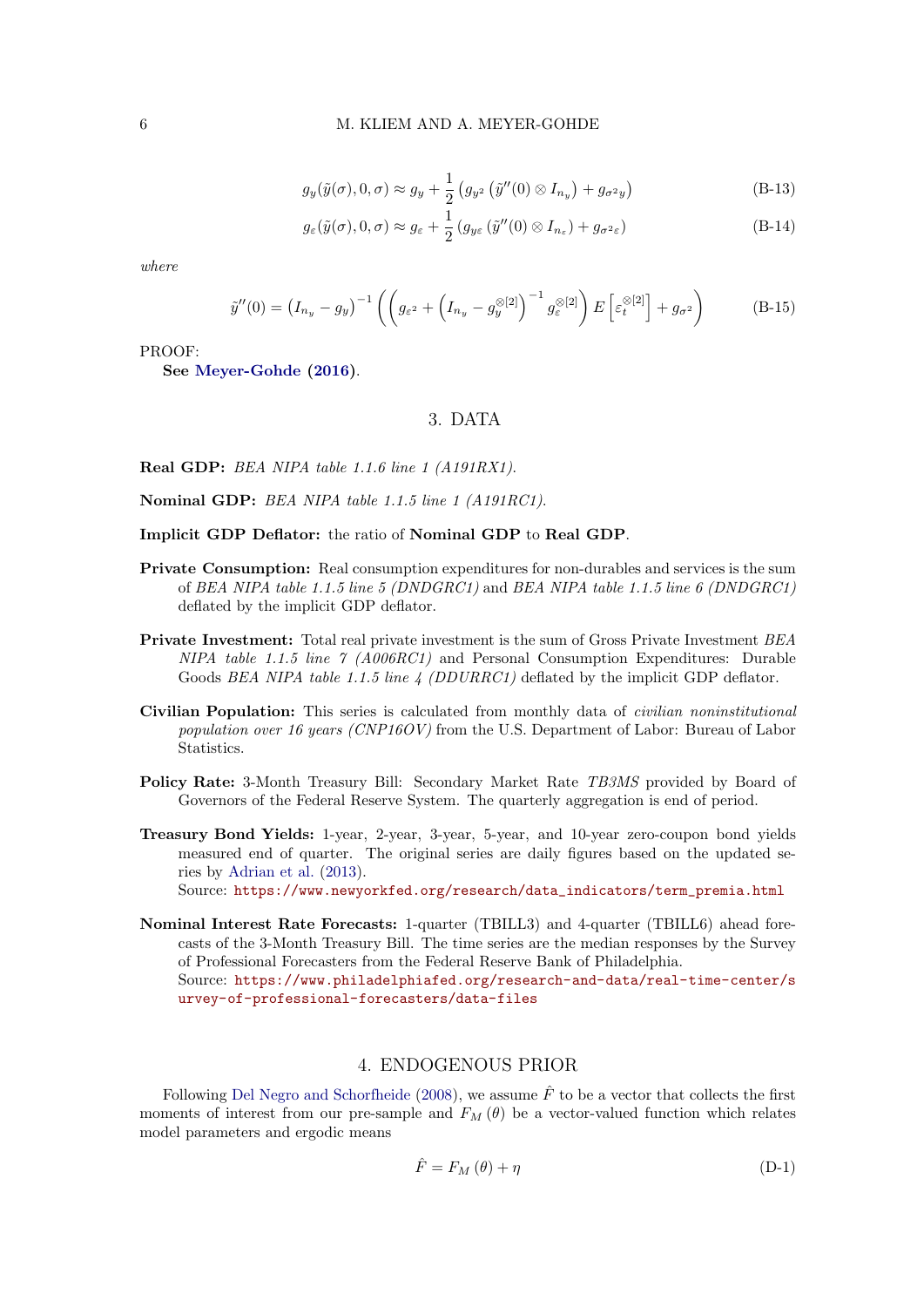where  $\eta$  is a vector of measurement errors. In our application, we assume that the error terms  $\eta$  are independently and normally distributed. Hence, we express eq. [\(D-1\)](#page-5-0) as a quasi-likelihood function which can be interpreted as the conditional density

$$
\mathcal{L}\left(F_M\left(\theta\right)|\hat{F},T^*\right) = \exp\left\{-\frac{T^*}{2}\left(\hat{F} - F_M\left(\theta\right)\right)'\Sigma_{\eta}^{-1}\left(\hat{F} - F_M\left(\theta\right)\right)\right\}
$$
\n
$$
= p\left(\hat{F}|F_M\left(\theta\right),T^*\right)
$$
\n(D-2)

This quasi-likelihood is small for values of  $\theta$  that lead the DSGE model to predict first moments that strongly differ from the measures of the pre-sample. The parameter  $T^*$  captures, along with the standard deviation of  $\eta$ , the precision of our beliefs about the first moments. In practice we set  $T^*$  to the length of the pre-sample.

For the application in this paper, we assume that the vector  $\hat{F}$  contains the mean of inflation and the means of proxies for the level, slope, and curvature factors of the yield curve. We include the mean of inflation because the non-linearities in our model impose strong precautionary motives that push the predicted ergodic mean of inflation away from its deterministic steady state,  $\bar{\pi}$ , as is also discussed by [Tallarini](#page-22-11) [\(2000\)](#page-22-11) and [Andreasen](#page-21-13) [\(2011\)](#page-21-13). Regarding  $\mathcal{L}\left(F_M\left(\theta\right)|\hat{F}\right)$ , we assume that  $E_t$  [400 $\pi|\theta|$  is normally distributed with mean 2.5 and variance 0.1.

We follow, e.g., [Diebold et al.](#page-21-14) [\(2006\)](#page-21-14) and specify common proxies for the level, slope, and curvature factors of the yield curve. Specifically, the proxy for the level factor is  $(R_{1,t}^{\$} + R_{8,t}^{\$} + R_{40,t}^{\$})/3$ , with all yields expressed in annualized terms and the nominal yield of the 1-quarter Treasury Bond equal to the policy rate in the model. Additionally, the proxies for the slope and curvature factors are defined as  $R_{1,t}^{\$} - R_{40,t}^{\$}$  and  $2R_{8,t}^{\$} - R_{1,t}^{\$} - R_{40,t}^{\$}$ , respectively. Regarding  $\mathcal{L}\left(F_M(\theta) | \hat{F}\right)$ , we assume that the ergodic mean of each factor is normally distributed, with the mean equal to its empirical counterpart of the pre-sample. Moreover, we assume that the means of level, slope, and curvature have a variance of 22, 12, and 9 basis points respectively. Thus, the means and variances can be interpreted as F value and the variance of the measurement error  $\eta$  in eq. [\(D-1\)](#page-5-0).

Additionally, we use the second moments of macroeconomic variables, about which we have a priori knowledge, to inform our prior distribution and apply the approach of [Christiano et al.](#page-21-15) [\(2011\)](#page-21-15). This approach uses classical large sample theory to form a large sample approximation to the likelihood of the pre-sample statistics. The approach is conceptually similar to the one proposed by [Del Negro and Schorfheide](#page-21-12) [\(2008\)](#page-21-12), but differs in some important respects. Specifically, [Del Negro and Schorfheide](#page-21-12) [\(2008\)](#page-21-12) focus on the model-implied p-th order vector autoregression, which implies that the likelihood of the second moments is known exactly conditional on the DSGE model parameters and requires no large-sample approximation in contrast to the approach by [Christiano et al.](#page-21-15) [\(2011\)](#page-21-15). Yet, the latter approach is more flexible insofar as the statistics to target are concerned. Accordingly, let S be a column vector containing the second moments of interest, then, as shown by [Christiano et al.](#page-21-15) [\(2011\)](#page-21-15) under the assumption of large sample, the estimator of S is

$$
\hat{S} \sim N\left(S^0, \frac{\hat{\Sigma}_S}{T}\right) \tag{D-3}
$$

with  $S^0$  the true value of S, T the sample length, and  $\hat{\Sigma}_S$  the estimate of the zero-frequency spectral density. Now, let  $S_M(\theta)$  be a function which maps our DSGE model parameters  $\theta$  into S. Then, for n targeted second moments and sufficiently large T, the density of  $\hat{S}$  is given by

$$
p\left(\hat{S}|\theta\right) = \left(\frac{T}{2\pi}\right)^{\frac{n}{2}} \left\|\hat{\Sigma}_{S}\right\|^{-\frac{1}{2}} \exp\left\{-\frac{T}{2}\left(\hat{S} - S_{M}\left(\theta\right)\right)^{\prime}\hat{\Sigma}_{S}^{-1}\left(\hat{S} - S_{M}\left(\theta\right)\right)\right\} \tag{D-4}
$$

In our application, S is a set of variances of macroeconomic variables (GDP growth, consumption growth, investment growth, inflation, and the policy rate). In sum, the overall endogenous prior distribution takes the following form

$$
p\left(\theta|\hat{F},\hat{S},T^*\right) = C^{-1}p\left(\theta\right)p\left(\hat{F}|F_M\left(\theta\right),T^*\right)p\left(\hat{S}|\theta\right)
$$
\n(D-5)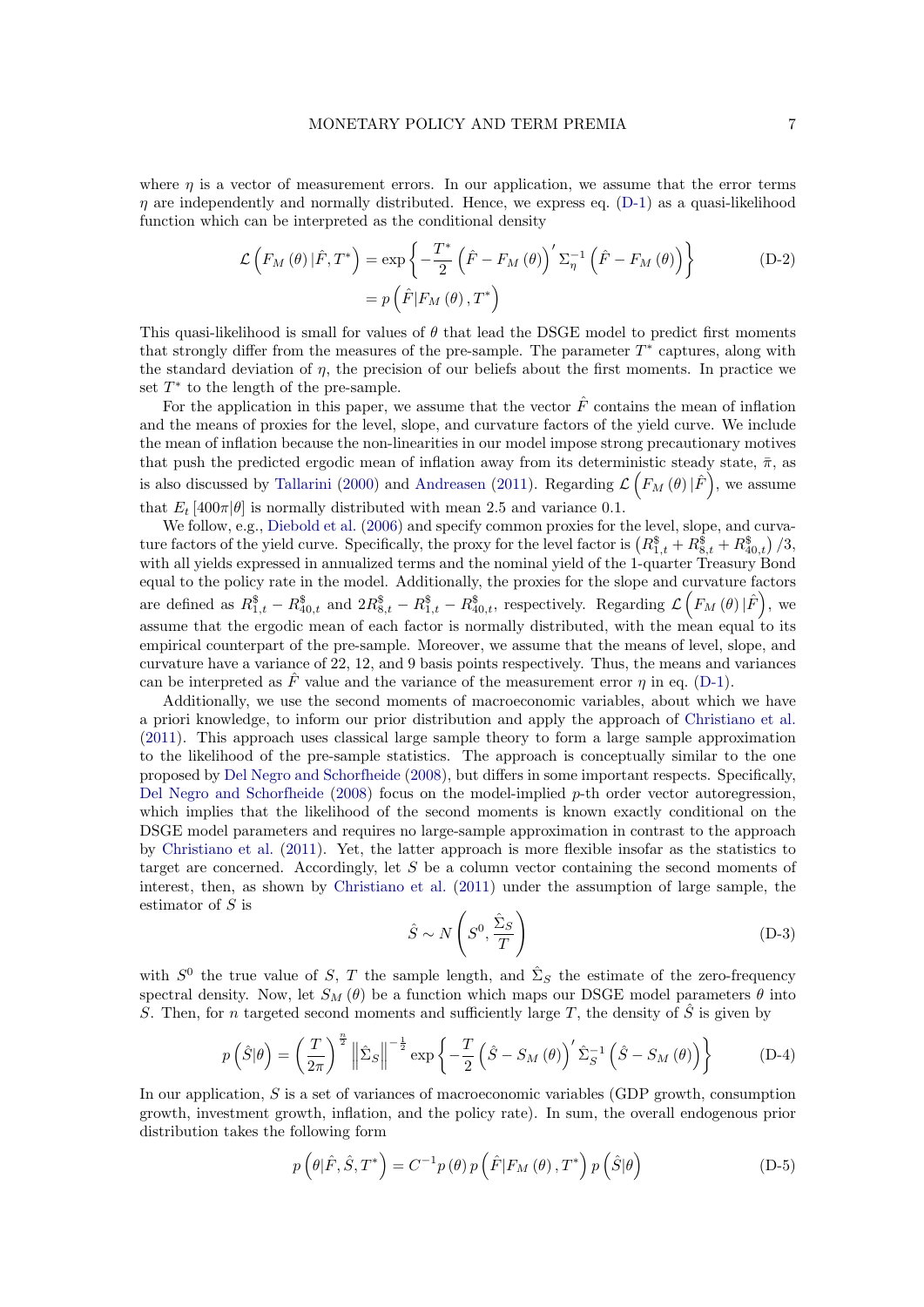where  $p(\theta)$  is the initial prior distribution and C a normalization constant. Two points are noteworthy. First, while the initial priors are independent across parameters, as is typical in Bayesian analysis, the endogenous prior is not independent across parameters. Second, the normalization constant  $C$  is necessary for, e.g., posterior odds calculation but not for estimating the model. Accordingly, we do not calculate this constant, which has otherwise to be approximated (see, for example, [Del Negro and Schorfheide,](#page-21-12) [2008,](#page-21-12) [Kliem and Uhlig,](#page-22-2) [2016\)](#page-22-2). So, the posterior distribution is given by

$$
p\left(\theta|X,\hat{F},\hat{S},T^*\right) \propto p\left(\theta|\hat{F},\hat{S},T^*\right)p\left(X|\theta\right) \tag{D-6}
$$

<span id="page-7-0"></span>with  $p(X|\theta)$  the likelihood of the data conditional on DSGE model parameters  $\theta$ .

| Name                                                | Symbol                         | Domain                   | Density             | Para(1)               | Para(2)          |
|-----------------------------------------------------|--------------------------------|--------------------------|---------------------|-----------------------|------------------|
| Relative risk aversion<br>Calvo parameter           | RRA/100<br>$\gamma_p$          | $\mathbb{R}^+$<br>[0, 1) | Uniform<br>Beta.    | $\overline{0}$<br>0.5 | 20<br>0.1        |
| Investment adjustment                               | $\nu$                          | $\mathbb{R}^+$           | Gamma               | 4.0                   | 0.75             |
| Habit formation<br>Intertemporal elas. substitution | b<br>IES                       | [0, 1)<br>[0, 1)         | Beta<br><b>Beta</b> | 0.5<br>0.25           | 0.1<br>0.1       |
| Steady state inflation                              | $100(\bar{\pi}-1)$             | $\mathbb{R}^+$           | Uniform             | $\overline{0}$        | 6                |
|                                                     |                                |                          |                     |                       |                  |
| Interest rate AR coefficient                        | $\rho_R$                       | [0, 1)                   | Beta.               | 0.8                   | 0.1              |
| Interest rate inflation coefficient                 | $\eta_{\pi}$                   | $\mathbb{R}^+$           | Gamma               | $\mathbf{1}$          | 0.15             |
| Interest rate output coefficient                    | $\eta_y$                       | $\mathbb{R}^+$           | Gamma               | 0.5                   | 0.1              |
| Inflation target coefficient                        | $100\zeta_{\pi}$               | [0, 1)                   | Beta                | 0.3                   | 0.1              |
|                                                     |                                |                          |                     |                       |                  |
| AR coefficient technology                           | $\rho_a$                       | [0, 1)                   | Beta                | $0.75\,$              | 0.1              |
| AR coefficient preference                           | $\rho_b$                       | [0, 1)                   | <b>Beta</b>         | 0.75                  | 0.1              |
| AR coefficient investment                           | $\rho_i$                       | [0, 1)                   | Beta                | 0.75                  | 0.1              |
| AR coefficient gov. spending                        | $\rho_g$                       | [0, 1)                   | Beta                | 0.75                  | 0.1              |
| AR coefficient inflation target                     | $\rho_{\pi}$                   | [0, 1)                   | Beta                | 0.95                  | 0.025            |
| AR coefficient long-run growth                      | $\rho_z$                       | [0, 1)                   | Beta                | 0.75                  | 0.1              |
| AR coefficient fixed costs                          | $\rho_{\Omega}$                | [0, 1)                   | <b>Beta</b>         | 0.75                  | 0.1              |
| S.d. technology                                     | $100\sigma_a$                  | $\mathbb{R}^+$           | InvGam              | 0.5                   | $\overline{2}$   |
| S.d. preference                                     | $100\sigma_b$                  | $\mathbb{R}^+$           | InvGam              | 0.5                   | $\overline{2}$   |
| S.d. investment                                     | $100\sigma_i$                  | $\mathbb{R}^+$           | InvGam              | 0.5                   | $\overline{2}$   |
| S.d. monetary policy shock                          | $100\sigma_m$                  | $\mathbb{R}^+$           | InvGam              | 0.5                   | $\overline{2}$   |
| S.d. government spending                            | $100\sigma_q$                  | $\mathbb{R}^+$           | InvGam              | 0.5                   | $\overline{2}$   |
| S.d. inflation target                               | $100\sigma_{\pi}$              | $\mathbb{R}^+$           | InvGam              | 0.06                  | 0.03             |
| S.d. long-run growth                                | $100\sigma_z$                  | $\mathbb{R}^+$           | InvGam              | $0.5\,$               | $\boldsymbol{2}$ |
| S.d. fixed costs                                    | $100\sigma_{\Omega}$           | $\mathbb{R}^+$           | InvGam              | 0.5                   | $\overline{2}$   |
|                                                     |                                |                          |                     |                       |                  |
| ME 1-year T-Bill                                    | $4R_{4,t}^{\$}$                | $\mathbb{R}^+$           | InvGam              | 0.005                 | $\infty$         |
| ME 2-year T-Bill                                    | $4R_{8,t}^{\$}$                | $\mathbb{R}^+$           | InvGam              | 0.005                 | ${}^{\infty}$    |
| ME 3-year T-Bill                                    |                                | $\mathbb{R}^+$           | InvGam              | 0.005                 | $\infty$         |
| ME 5-year T-Bill                                    | $4R_{20,t}^{\$}$               | $\mathbb{R}^+$           | InvGam              | 0.005                 | $\infty$         |
| ME 10-year T-Bill                                   | $4R_{40,t}^{\$}$               | $\mathbb{R}^+$           | InvGam              | 0.005                 | $\infty$         |
| ME 1Q-expected policy rate                          | $4E_t\left R_{t,t+1}^f\right $ | $\mathbb{R}^+$           | InvGam              | 0.005                 | $\infty$         |
| ME 4Q-expected policy rate                          | $4E_t\left R_{t,t+4}^f\right $ | $\mathbb{R}^+$           | InvGam              | 0.005                 | $\infty$         |

Table I: Initial prior distribution.  $Para(1)$  and  $Para(2)$  correspond to means and standard deviations for the Beta, Gamma, Inverted Gamma, and Normal distributions and to the lower and upper bounds for the Uniform distribution.

Table [I](#page-7-0) summarizes the initial prior distributions of the remaining parameters. While the prior distributions for most of the parameters are chosen following the literature, it is noteworthy to highlight some deviations. First, we do not use a prior for the preference parameters,  $\gamma$  and  $\alpha_{EZ}$ , directly, but rather impose priors for the intertemporal elasticity of substitution, IES, and the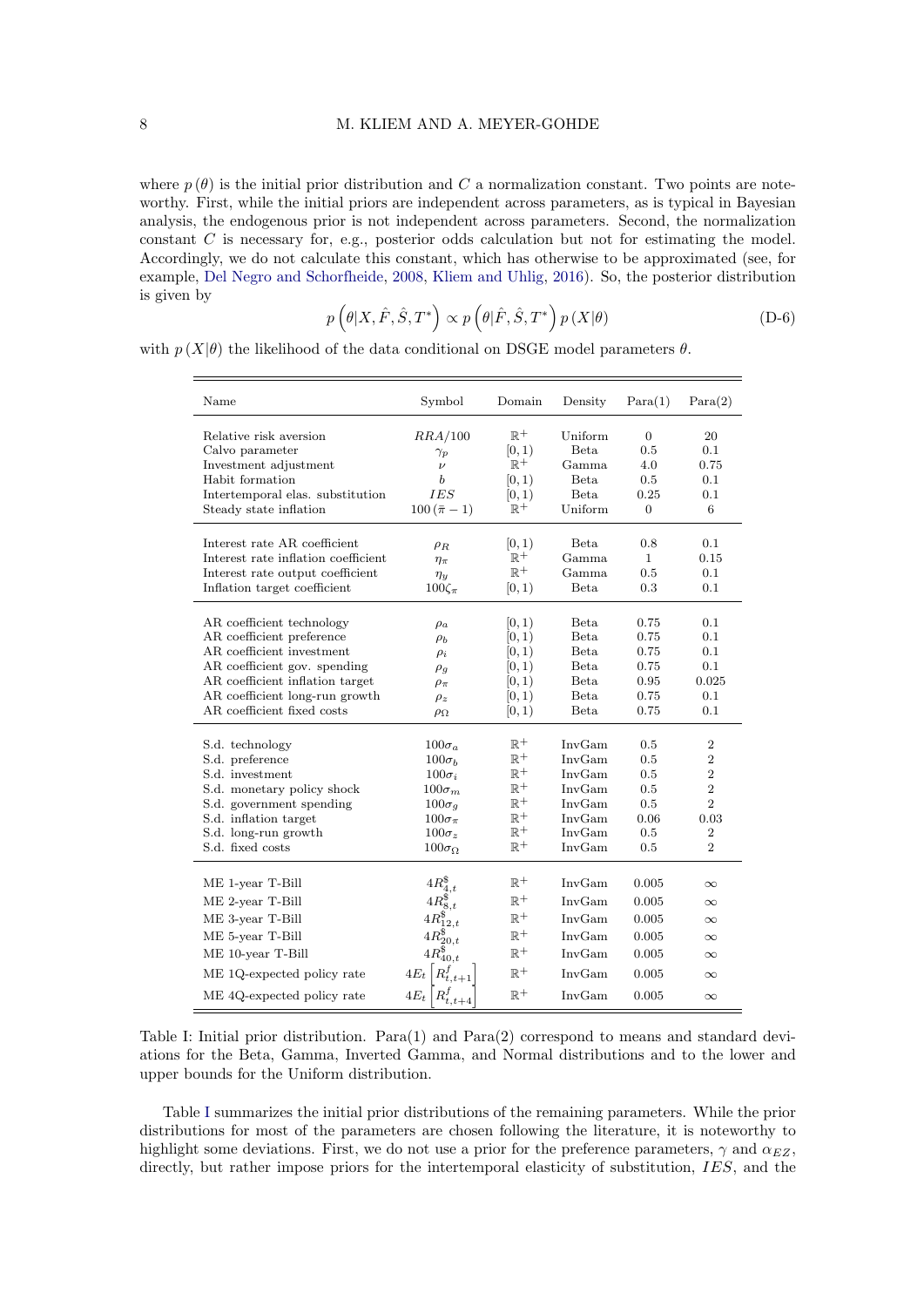coefficient relative risk aversion, RRA, and solve for the underlying parameters. The intertemporal elasticity of substitution, IES, in our model with external habit formation is

$$
IES = \frac{1}{\gamma} \left[ 1 - \frac{b}{\exp\left(\bar{z}^+\right)} \right] \tag{D-7}
$$

To maintain the macroeconomic fit of the model, we have to ensure that the *IES* is below one, with the prior being a beta distribution. We follow [Swanson](#page-22-12) [\(2012\)](#page-22-12) by using his closed-form expressions for risk aversion, RRA, which takes into account that households can vary their labor supply. Hence, our model implies

$$
RRA = \frac{\gamma}{1 - \frac{b}{\exp(\bar{z}^+)} + \frac{\gamma}{\chi} \left(1 - \bar{l}\right) \frac{\bar{w}}{\bar{c}}} + \alpha_{EZ} \frac{1 - \gamma}{1 - \frac{b}{\exp(\bar{z}^+)} - \left(1 - \frac{b}{\exp(\bar{z}^+)}\right)^{\gamma} \bar{c}^{\gamma - 1} + \frac{\bar{w}\left(1 - \bar{l}\right)}{\bar{c}} \frac{1 - \gamma}{1 - \chi}} \tag{D-8}
$$

where  $\overline{l}$  is the steady state labor supply, while  $\overline{c}$  and  $\overline{w}$  are consumption and the real wage in the deterministic steady state, respectively. Given the wide range of different estimates for relative risk aversion in the macro- and finance literatures, we initially assume a uniform prior with support over the interval 0 to 2000; our endogenous prior approach, however, does impose an informative prior. We proceed analogously for the deterministic steady state of inflation and choose an uninformative initial prior distribution. Finally, we add measurement errors to the 1-year, 2-year, 3-year, 5 year, and 10-year Treasury bond yields as well as to the expected policy rate expected 1 and 4-quarters ahead. By adding measurement errors along the yield curve, we are following the empirical term structure literature (see, for example, [Diebold et al.,](#page-21-14) [2006\)](#page-21-14) and the measurement errors on the expectations of the short rate align the imperfect fit of the data with the model's rational expectation assumption.

#### 5. SUPPLEMENTARY RESULTS

# 5.1 Initial Prior vs Posterior Plots

# 5.2 Predicted Moments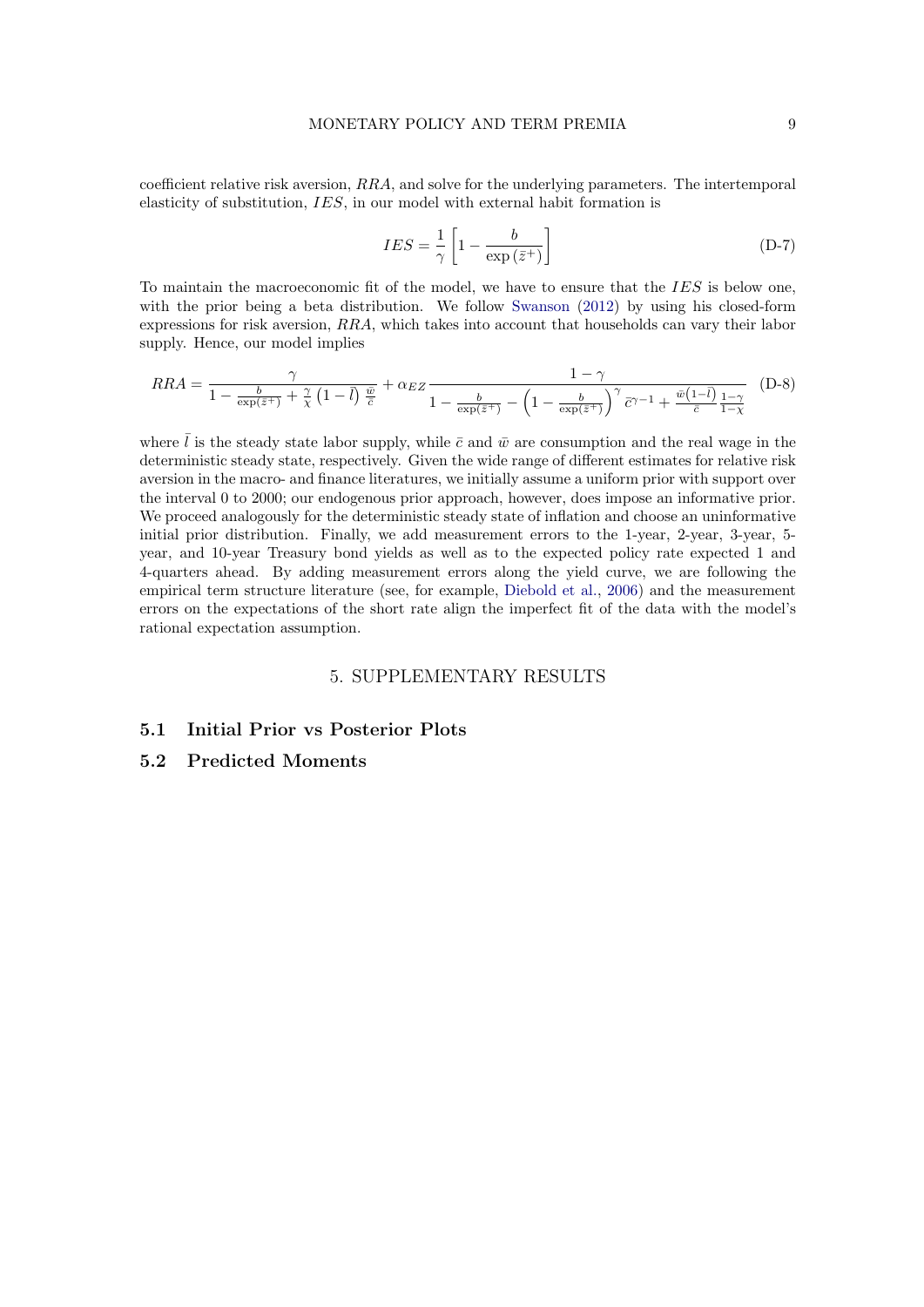

Figure 1: Prior (gray) and posterior (black) distribution of the model parameters, the green dashed line indicates the posterior mode.



Figure 2: Prior (gray) and posterior (black) distribution of measurement errors, the green dashed line indicates the posterior mode.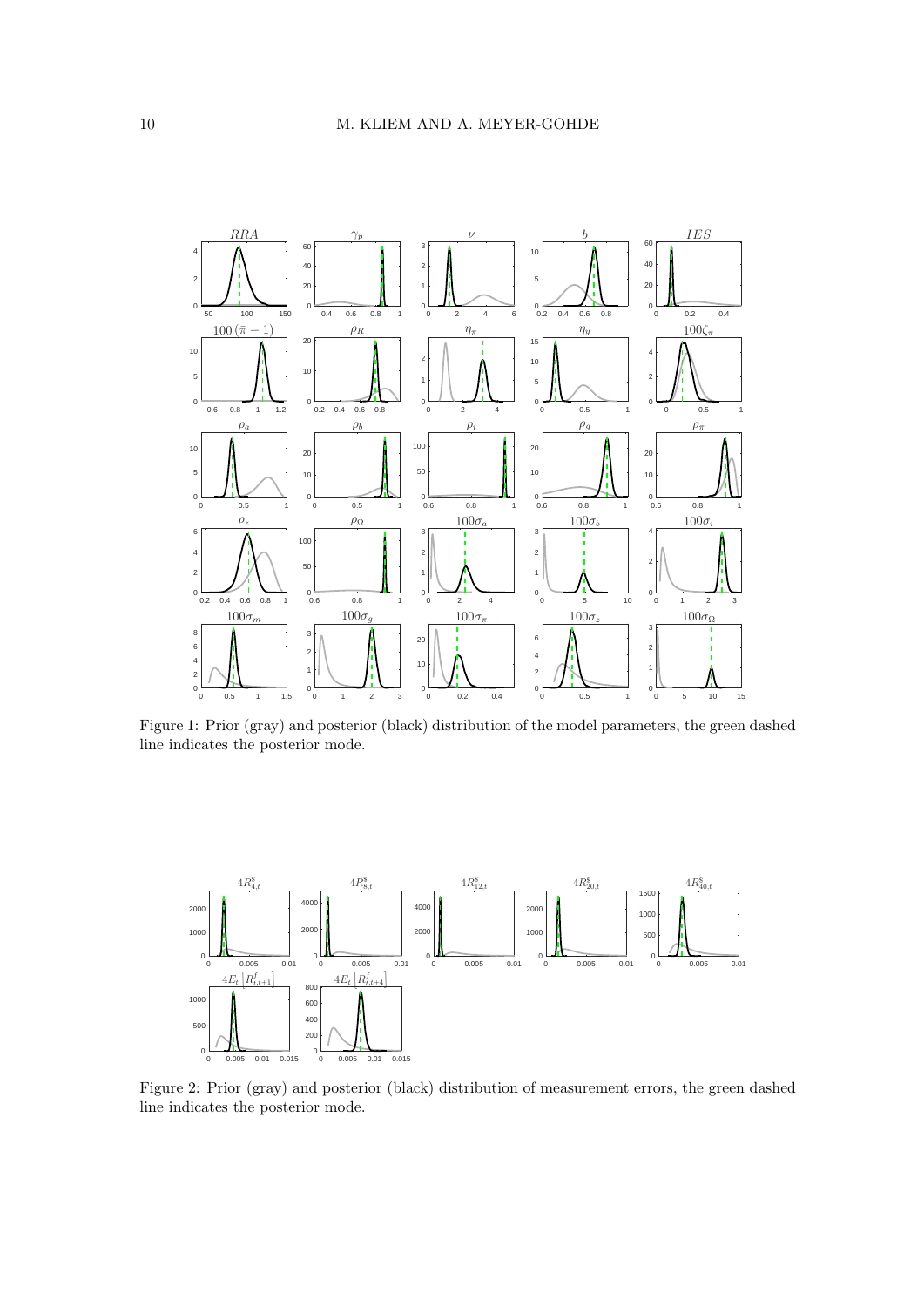

Figure 3: Predicted autocorrelation of selected HP-filtered macro variables at the posterior mode and the corresponding population moments of the data calculated by using a Bayesian vector autoregression model with two lags. The thin black lines represent the 90% probability bands.

| Name                           | Symbol            | 50%    | Mean<br>$5\%$ | 95%    | 50%   | S.d.<br>$5\%$ | 95%   |
|--------------------------------|-------------------|--------|---------------|--------|-------|---------------|-------|
|                                |                   |        |               |        |       |               |       |
| 1-year real T-Bill             | $R_{4,t}$         | 2.68   | 1.09          | 4.26   | 1.81  | 1.28          | 2.62  |
| 2-year real T-Bill             | $R_{8,t}$         | 3.00   | 1.58          | 4.42   | 1.53  | 1.04          | 2.29  |
| 3-year real T-Bill             | $R_{12,t}$        | 3.17   | 1.90          | 4.43   | 1.35  | 0.91          | 2.04  |
| 5-year real T-Bill             | $R_{20,t}$        | 3.33   | 2.31          | 4.34   | 1.10  | 0.74          | 1.66  |
| 10-year real T-Bill            | $R_{40,t}$        | 3.73   | 3.05          | 4.43   | 0.72  | 0.48          | 1.08  |
|                                |                   |        |               |        |       |               |       |
| 1-year nominal term premium    | $TP_{4,t}^{\$}$   | 37.36  | 27.93         | 46.96  | 8.83  | 5.92          | 13.39 |
| 2-year nominal term premium    | $TP_{8,t}^{\$}$   | 77.14  | 55.92         | 98.46  | 19.55 | 13.16         | 29.58 |
| 3-year nominal term premium    | $TP_{12,t}^{\$}$  | 99.69  | 71.02         | 128.40 | 25.64 | 17.25         | 38.89 |
| 5-year nominal term premium    | $TP_{20,t}^{\$}$  | 129.06 | 91.12         | 167.03 | 31.37 | 20.90         | 48.30 |
| 10-year nominal term premium   | $TP_{40,t}^{\$}$  | 202.69 | 148.52        | 256.89 | 37.85 | 24.37         | 60.81 |
|                                |                   |        |               |        |       |               |       |
| 1-year real term premium       | $TP_{4,t}$        | 23.95  | 18.76         | 29.57  | 4.82  | 3.21          | 7.36  |
| 2-year real term premium       | $TP_{8,t}$        | 56.96  | 42.78         | 71.59  | 13.22 | 8.86          | 20.04 |
| 3-year real term premium       | $TP_{12,t}$       | 74.54  | 54.60         | 94.85  | 18.10 | 12.17         | 27.40 |
| 5-year real term premium       | $TP_{20,t}$       | 93.09  | 66.69         | 119.70 | 22.09 | 14.80         | 33.75 |
| 10-year real term premium      | $TP_{40,t}$       | 138.88 | 101.06        | 176.17 | 26.26 | 17.08         | 41.68 |
|                                |                   |        |               |        |       |               |       |
| 1-year inflation risk premium  | $TP_{4,t}^{\pi}$  | 13.34  | 8.77          | 18.03  | 4.14  | 2.78          | 6.30  |
| 2-year inflation risk premium  | $TP_{8,t}^{\pi}$  | 20.03  | 12.52         | 27.98  | 6.47  | 4.30          | 9.93  |
| 3-year inflation risk premium  | $TP_{12,t}^{\pi}$ | 24.93  | 15.50         | 35.19  | 7.67  | 5.04          | 11.97 |
| 5-year inflation risk premium  | $TP_{20,t}^{\pi}$ | 35.68  | 22.99         | 49.76  | 9.37  | 6.01          | 15.02 |
| 10-year inflation risk premium | $TP_{40,t}^{\pi}$ | 63.46  | 44.89         | 84.47  | 11.61 | 7.17          | 19.44 |

Table II: Simulated moments of further financial variables.

Note: The simulated moments are based on 1200 parameter vector draws from the posterior. For each draw, we simulate 1000 time series for each variable of interest. After removing a burn-in of 5000 periods for each simulation the final simulated time series have the same length  $(T=100)$  as the vector of observables. The number in brackets indicate 5% and 95% probabilities. All returns are measured in annualized percentage points and all risk premia are measured in annualized basis points.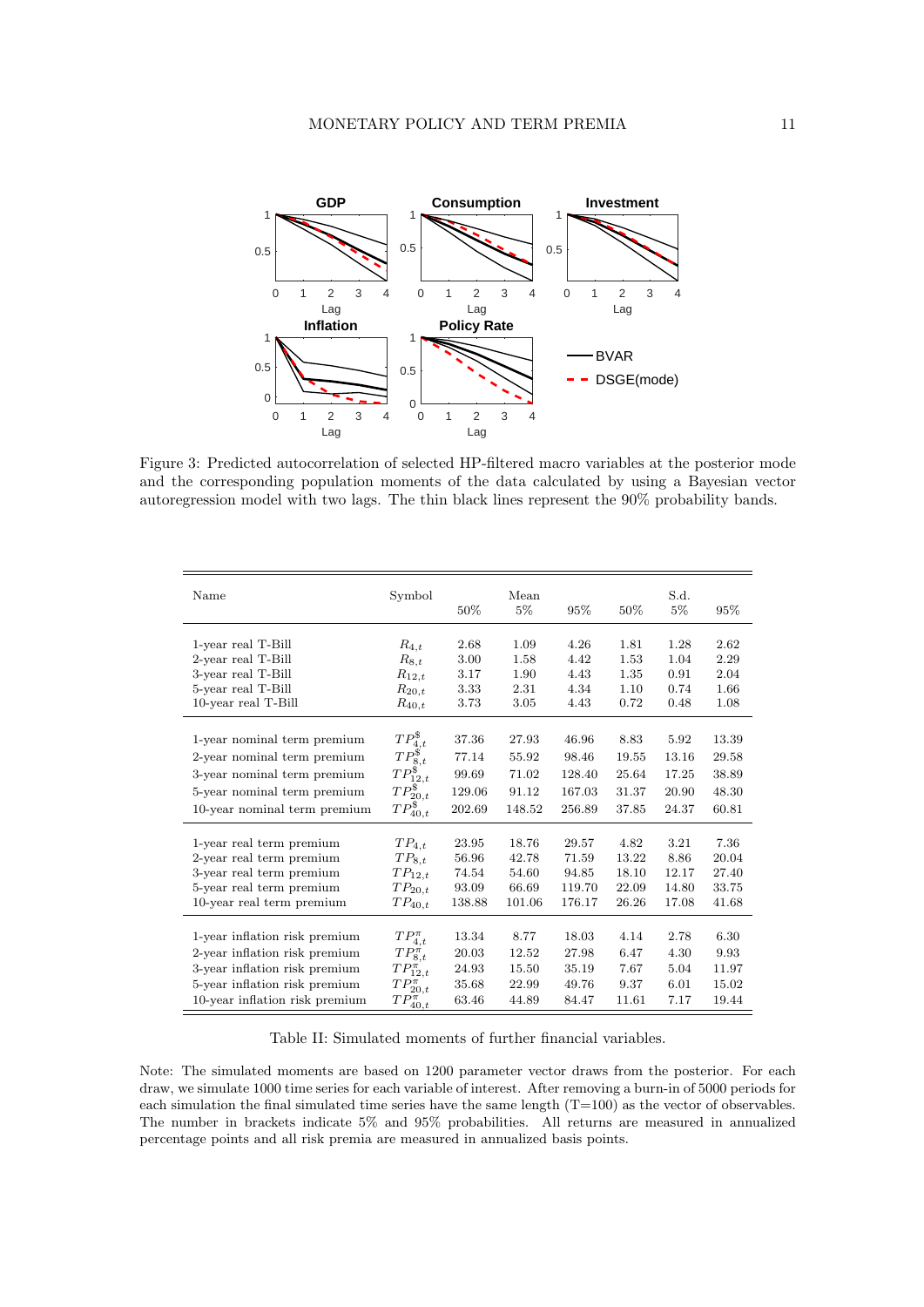# 5.3 Risk-Adjusted Impulse Responses versus Generalized Impulse Responses

Here, we compare our impulse responses using the solution method of [Meyer-Gohde](#page-22-0) [\(2016\)](#page-22-0) with generalized impulse responses from a standard nonlinear solution method (see [Koop et al.](#page-22-13) [\(1996\)](#page-22-13), [Andreasen et al.](#page-21-3) [\(2018\)](#page-21-3)). We use our posterior mean parameters and compute a standard third order perturbation of our model. The generalized impulse response of a variable  $y_{t+s}^j$  to a shock  $\varepsilon_t^i$  is given by

$$
GIRF(s, \omega, y_{t-1}) = E\left[y_{t+s}^j | y_{t-1}, \varepsilon_t^i = \omega\right] - E\left[y_{t+s}^j | y_{t-1}\right]
$$
(E-1)

To calculate the impulse responses, we run 10,000 simulations of 5,040 periods each for the third order perturbation, where an impulse  $\omega$  occurs at period 5,001.<sup>[6](#page-11-0)</sup> We start the simulations from the deterministic steady state and then discard the first 5,000 periods so that the simulated values will likely have converged to the ergodic distribution. The average value over all the simulations, as well as the 90% and 68% coverage of the simulations can be found in figure [4.](#page-12-0)

The figure also contains impulse responses from standard linear approximations around the deterministic steady state. Whereas both the generalized impulse response and the impulses calculated from the risk adjusted linear approximation are in deviations from the ergodic mean, the standard linear approximation returns impulses in deviations from the deterministic steady state. While it is tempting to look for the term premia to span the distance between our riskadjusted and a standard linear approximation for bond yields, the different points of approximation that encompass covariance terms and the like preclude this.

As can clearly be seen in the figure, our risk adjusted linear approximated model is very successful in capturing the effects of monetary policy changes that a fully nonlinear approximation would predict. In contrast to the standard linear approximation, the nonlinearity in risk captured by the method we use captures the effects on term premia. Conspicuously, the forward guidance experiment from the main paper is missing here. Both this and the estimation of our model would be nontrivial tasks for a standard nonlinear approximation. Thus, we conclude that the gains from maintaining linearity in states by using the risk adjusted linear approximation outweigh the costs of apparently small accuracy loses.

Our approximation is noncertainty equivalent despite its linearity in states; i.e., the underlying risk in the economy affects the predicted response to any shock. To illustrate this, figure [5](#page-13-0) contains the impact responses of the yield curve and components to monetary policy shocks (1) at our posterior mean estimates and (2) at our posterior mean estimates with the variance of all other shocks set to zero. Additionally, the impact responses of the standard deterministic linear approximation are also plotted.

Under the standard linear approximation at the deterministic steady state, the impulse response functions are invariant to the volatility of shocks. Under the risk adjusted solution, they differ significantly due to the risk dependence of the solution. This also underlines why having a rich, estimated stochastic environment is essential even to analyses focusing on a single aspect of the macroeconomy (say, monetary policy) in the absence of certainty equivalence.

<span id="page-11-0"></span> $6T<sub>0</sub>$  maximize comparability with the main text, we ensure that the average impulse leads to a 50 basis point drop in the policy rate on impact. Due to the nonlinearity in states of the third order perturbation, we cannot simply scale the impulse responses, but must solve a fixed point problem to recover the  $\omega$  that leads to this 50 basis point drop.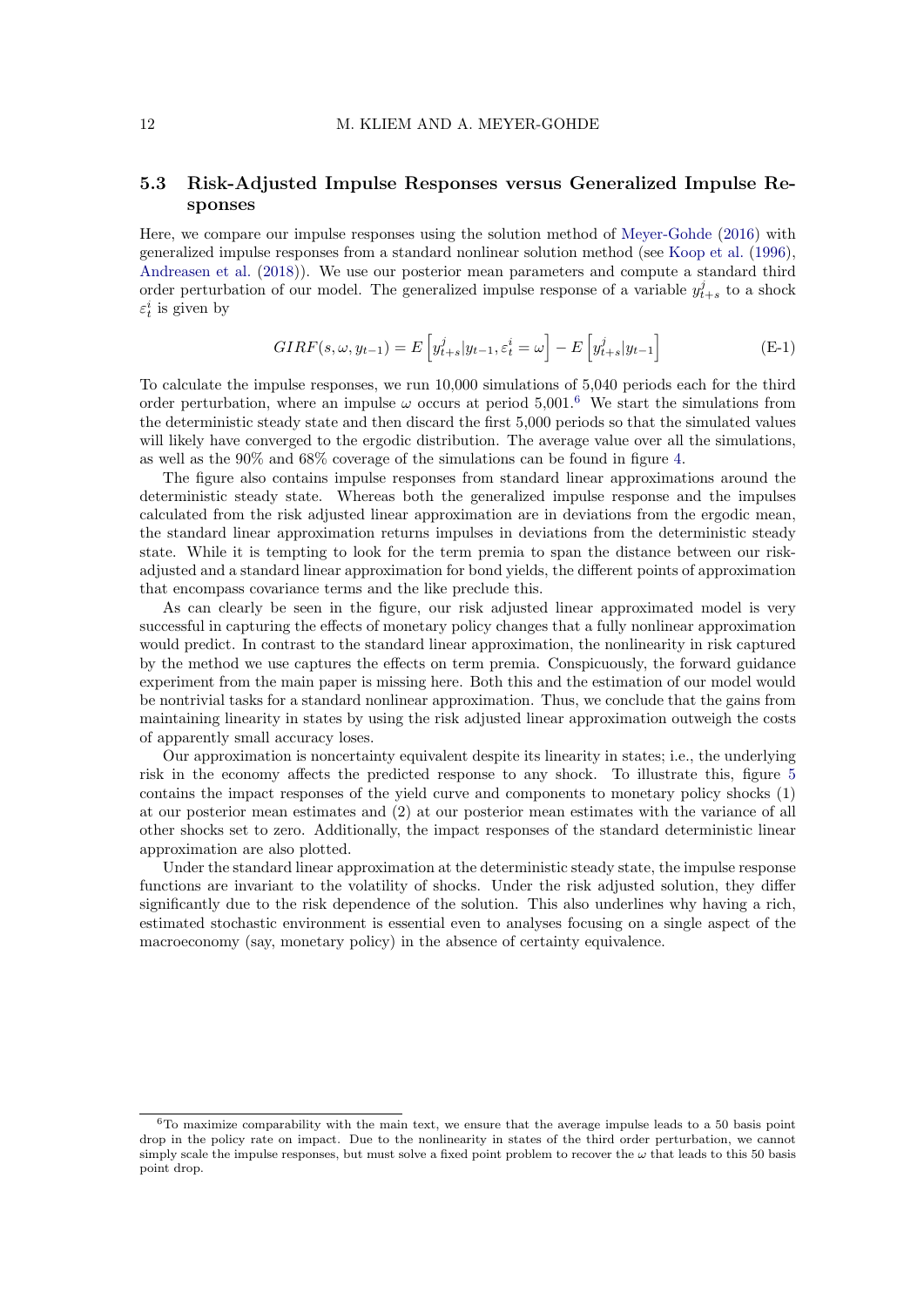<span id="page-12-0"></span>

Figure 4: Solution method and impact responses of nominal and real term structures.

Note: The figure shows the impact response across all maturities to a surprise 50 basis point policy rate cut and a surprise cut in the inflation target leading to a 50 basis point policy rate cut. The deviations of yields are in percentage points while the deviations of risk premia are presented in basis points. The black crosses (median) and shaded areas (90% and 68% coverage) give generalized impulse responses calculated with a full third order perturbation at our posterior mode. The red circles give the responses from the risk-adjusted linear approximation. The blue squares give the responses from a standard linear approximation.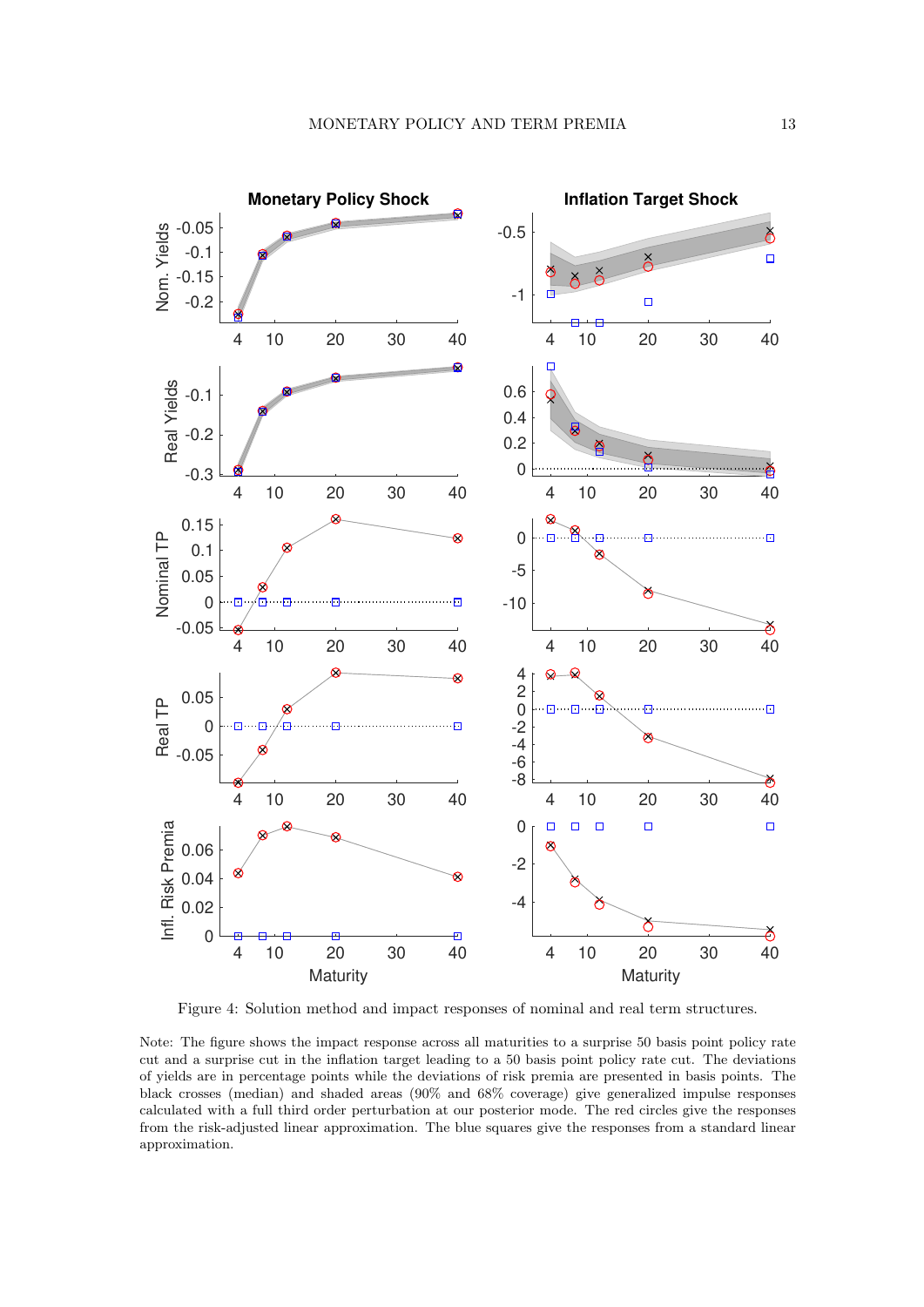<span id="page-13-0"></span>

Figure 5: Risk dependence of impact responses of nominal and real term structures.

Note: The figure shows the impact response across all maturities to a surprise 50 basis point policy rate cut and a surprise cut in the inflation target leading to a 50 basis point policy rate cut. The deviations of yields are in percentage points while the deviations of risk premia are presented in basis points. The black crosses give the responses at our posterior mode from the risk-adjusted linear approximation. The red circles give the responses from the risk-adjusted linear approximation with the variances of all other shocks set to zero. The blue squares give the responses from a standard linear approximation.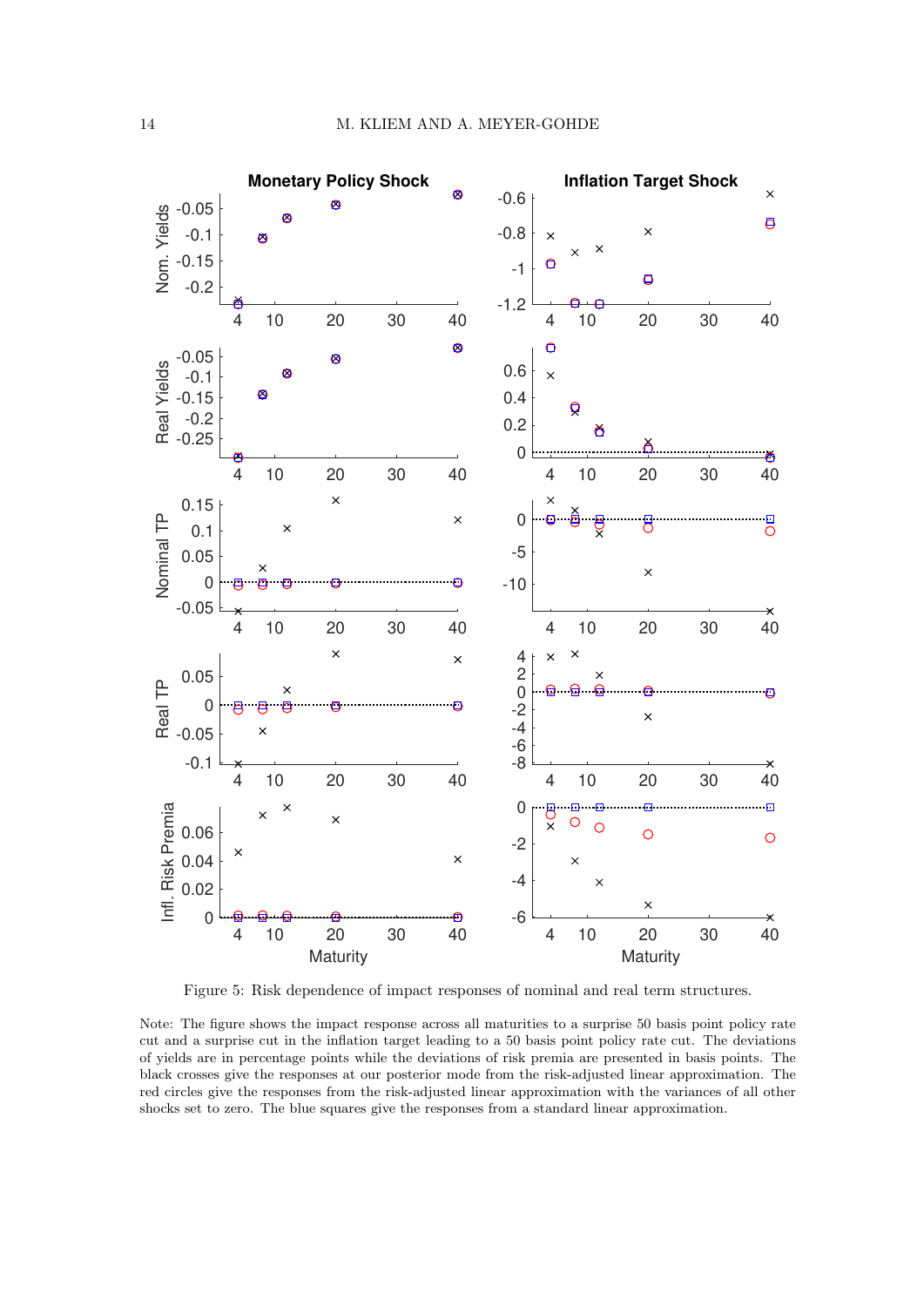#### 5.4 Extending the Sample until 2019Q4

In this subsection, we present the results, and particularly the model implied term premium, that we obtain by the sample out to 2019:Q4. In this extended sample, we ignore the lower zero bound, both from a modelling perspective as well as from a data perspective. We decided against using the shadow short rate (see, for example, [Wu and Xia,](#page-23-1) [2016\)](#page-23-1) to proxy the central bank's unconventional monetary policy as the shadow rate would be not in line with, for example, the 1 and 4-quarter ahead expectations of the 3-month T-Bill from the Survey of Professional Forecasters. Accordingly, we fix the monetary policy rule parameters to the benchmark estimates, as these parameters otherwise would be either difficult to identify and/or most likely biased. Similarly, we have decided to calibrate the price stickiness and as well as the deterministic steady state of inflation, both of which seem to be difficult to identify in this extended sample. Moreover, we change the calibration of the technology and investment trends to fit the means of GDP and investment growth accordingly. While we use the same initial prior as in our benchmark estimation and follow the implementation identically, the resulting endogenous priors themselves are different due to the extended sample.

<span id="page-14-0"></span>

Figure 6: Model implied 10-year nominal term premia.

Note: The blue-circle line shows the model implied 10-year nominal term premium based on the estimation with the extended sample until 2019Q4. In comparison, the black solid line and the red-dashed line show implied 10-year nominal term premia based on the benchmark estimation using data until 2007Q4. Moreover, the figure displays the range of corresponding estimates in the literature (gray area) as described in more detail in the caption of figure 1 in the main text.

Figure [6](#page-14-0) shows again like figure 1 in the main text the model implied 10-year nominal term premium out to 2019Q4 with the parameter estimates from the benchmark sample until 2007Q4. Additionally, figure [6](#page-14-0) shows the same term premium with the model parameters estimated using the extended sample out to 2019Q4. Moreover, we compare the model implied term premium with those of the empirical literature [\(Kim and Wright,](#page-22-14) [2005,](#page-22-14) [Adrian et al.,](#page-21-11) [2013,](#page-21-11) among others). Both estimates show the same pattern and are highly comparable with the empirical estimates. This gives us confidence regarding our estimations of the term premium and, in particular, those based on our benchmark sample until 2007q4. Despite the fact that the model implied term premia are very similar, our model misses different channels for unconventional monetary policy (e.g. portfolio balance effect, signaling effects) as well as the ZLB, all of which can have significant effects on term premia as shown by the recent empirical literature [\(Swanson and Williams,](#page-22-15) [2014,](#page-22-15) [Swanson,](#page-22-16) [2020\)](#page-22-16). While these channels are obviously missing in our model, the remaining channels may have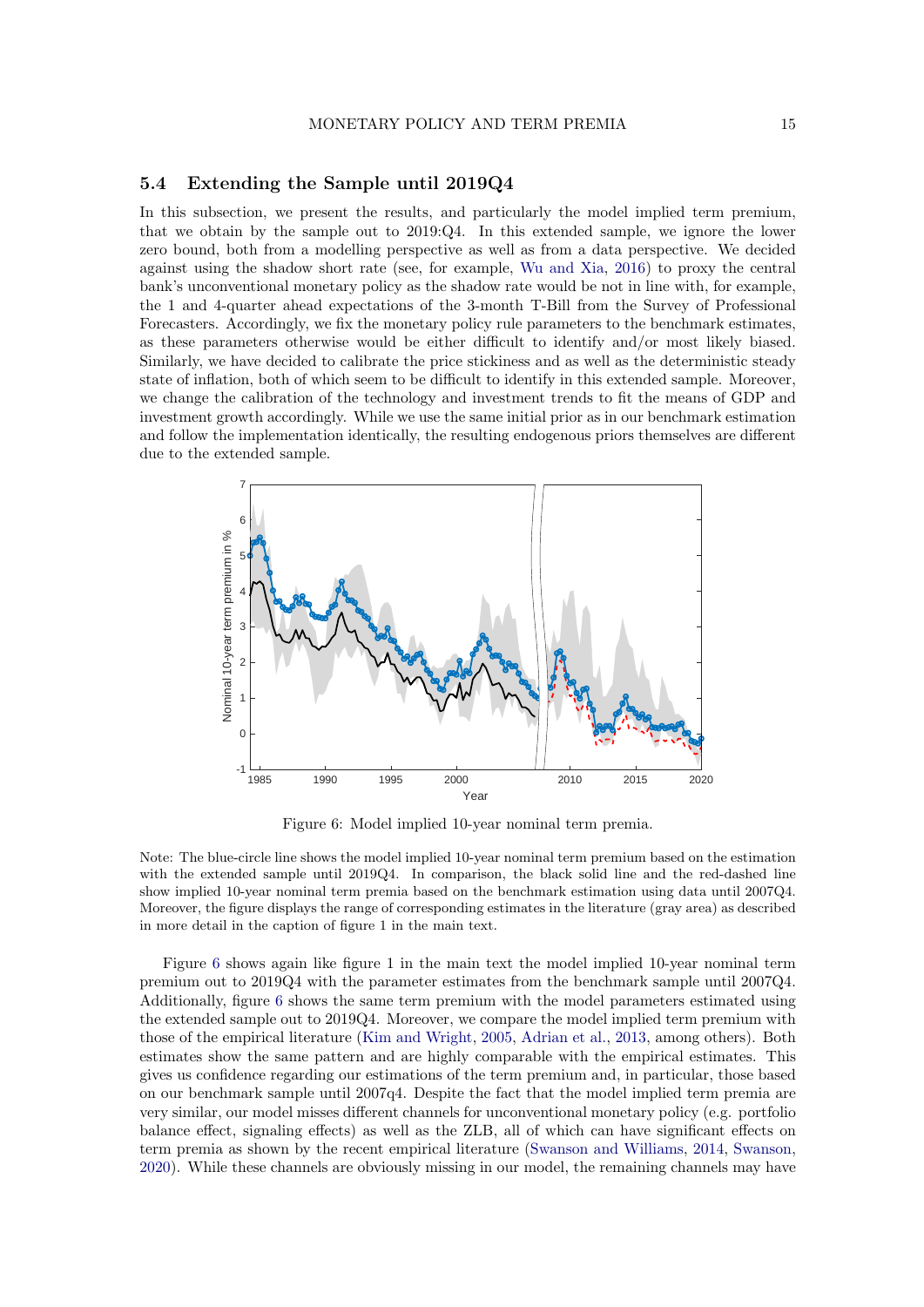captured their effects, potentially resulting in biased parameter estimates. Table [III](#page-15-0) shows the parameter estimates for the extended sample. There are some differences to the corresponding table in the main text, which are worth discussing in more detail. First, the relative risk aversion and the persistence of the inflation target shock become smaller, both have been highlighted as key features in the literature to achieve high and volatile nominal term premia in DSGE models. So for the extended sample, other channels must play a more amplified role. Overall, the standard deviations of the shocks have increased, which points to a bigger overall level of and role for risk and uncertainty in the model. Particularly, the increase in the standard deviation of shocks to and decrease in the persistence of the inflation target could be interpreted as a monetary policy that is expected to be less predictable and more uncertain. A finding, which in our view is strongly related to the inadequate structural covering of monetary policy during the last third of the sample. As a consequence, we consider our model as being best suited for the sample period between 1984 and 2008. To cover the recent period with ZLB and unconventional monetary appropriately, we would have to incorporate several model features which is beyond the scope of the present paper. Certainly, the investigation of the effects of different unconventional monetary policy tools within a structural model is an interesting avenue for further research.

<span id="page-15-0"></span>

| Name                             | Symbol               | Mode   | $\overline{\mathrm{Mean}}$ | $5\%$  | 95%    |
|----------------------------------|----------------------|--------|----------------------------|--------|--------|
| Relative risk aversion           | $_{RRA}$             | 38.325 | 39.580                     | 30.057 | 48.934 |
| Investment adjustment            | $\overline{\nu}$     | 1.390  | 1.408                      | 1.222  | 1.594  |
| Habit formation                  | b                    | 0.561  | 0.545                      | 0.466  | 0.628  |
| Intertemporal elas. substitution | <b>IES</b>           | 0.104  | 0.104                      | 0.094  | 0.114  |
| Inflation target coefficient     | $100\zeta_{\pi}$     | 0.248  | 0.267                      | 0.115  | 0.410  |
| AR coefficient technology        | $\rho_a$             | 0.517  | 0.508                      | 0.448  | 0.565  |
| AR coefficient preference        | $\rho_b$             | 0.899  | 0.899                      | 0.886  | 0.913  |
| AR coefficient investment        | $\rho_i$             | 0.954  | 0.952                      | 0.947  | 0.958  |
| AR coefficient gov. spending     | $\rho_g$             | 0.943  | 0.942                      | 0.927  | 0.958  |
| AR coefficient inflation target  | $\rho_{\pi}$         | 0.698  | 0.699                      | 0.661  | 0.731  |
| AR coefficient long-run growth   | $\rho_z$             | 0.644  | 0.618                      | 0.503  | 0.726  |
| AR coefficient fixed cost        | $\rho_{\Omega}$      | 0.957  | 0.957                      | 0.954  | 0.960  |
| S.d. technology                  | $100\sigma_a$        | 1.519  | 1.541                      | 1.349  | 1.733  |
| S.d. preference                  | $100\sigma_b$        | 5.999  | 5.912                      | 5.236  | 6.565  |
| S.d. investment                  | $100\sigma_i$        | 2.767  | 2.746                      | 2.575  | 2.926  |
| S.d. monetary policy shock       | $100\sigma_m$        | 0.486  | 0.493                      | 0.426  | 0.559  |
| S.d. government spending         | $100\sigma_q$        | 2.365  | 2.368                      | 2.211  | 2.539  |
| S.d. inflation target            | $100\sigma_{\pi}$    | 0.646  | 0.643                      | 0.564  | 0.718  |
| S.d. long-run growth             | $100\sigma_z$        | 0.334  | 0.349                      | 0.266  | 0.432  |
| S.d. fixed cost                  | $100\sigma_{\Omega}$ | 10.103 | 10.038                     | 9.338  | 10.685 |
| ME 1-year T-Bill                 | $400R_{4,t}^{\$}$    | 0.165  | 0.166                      | 0.146  | 0.186  |
| ME 2-year T-Bill                 | $400R_{8,t}^{\$}$    | 0.081  | 0.082                      | 0.069  | 0.095  |
| ME 3-year T-Bill                 | $400R_{12,t}^{\$}$   | 0.075  | 0.077                      | 0.065  | 0.088  |
| ME 5-year T-Bill                 | $400R_{20,t}^{\$}$   | 0.154  | 0.157                      | 0.134  | 0.180  |
| ME 10-year T-Bill                | $400R_{40,t}^{\$}$   | 0.309  | 0.314                      | 0.272  | 0.355  |
| ME 1Q-expected policy rate       | $400E_t$             | 0.416  | 0.418                      | 0.375  | 0.461  |
| ME 4Q-expected policy rate       | $400E_t$             | 0.680  | 0.687                      | 0.621  | 0.757  |

| Table III: Posterior statistics. Posterior means and parameter distributions are based on a standard |  |
|------------------------------------------------------------------------------------------------------|--|
| MCMC algorithm with two chains of 50,000 parameter vector draws each, 50% of the draws used          |  |
| for burn-in, and a draw acceptance rates about $1/3$ .                                               |  |

#### 5.5 Empirical evidence

In this subsection, we compare the impulse responses from our structural model with those from the empirical literature in greater detail. In particular, we apply a linear local projection following [Jord`a](#page-22-17) [\(2005\)](#page-22-17). Our model setup is very flexible and encompasses the commonly used linear projections in the empirical literature (e.g. [Hanson and Stein,](#page-21-16) [2015,](#page-21-16) [Nakamura and Steinsson,](#page-22-18) [2018,](#page-22-18)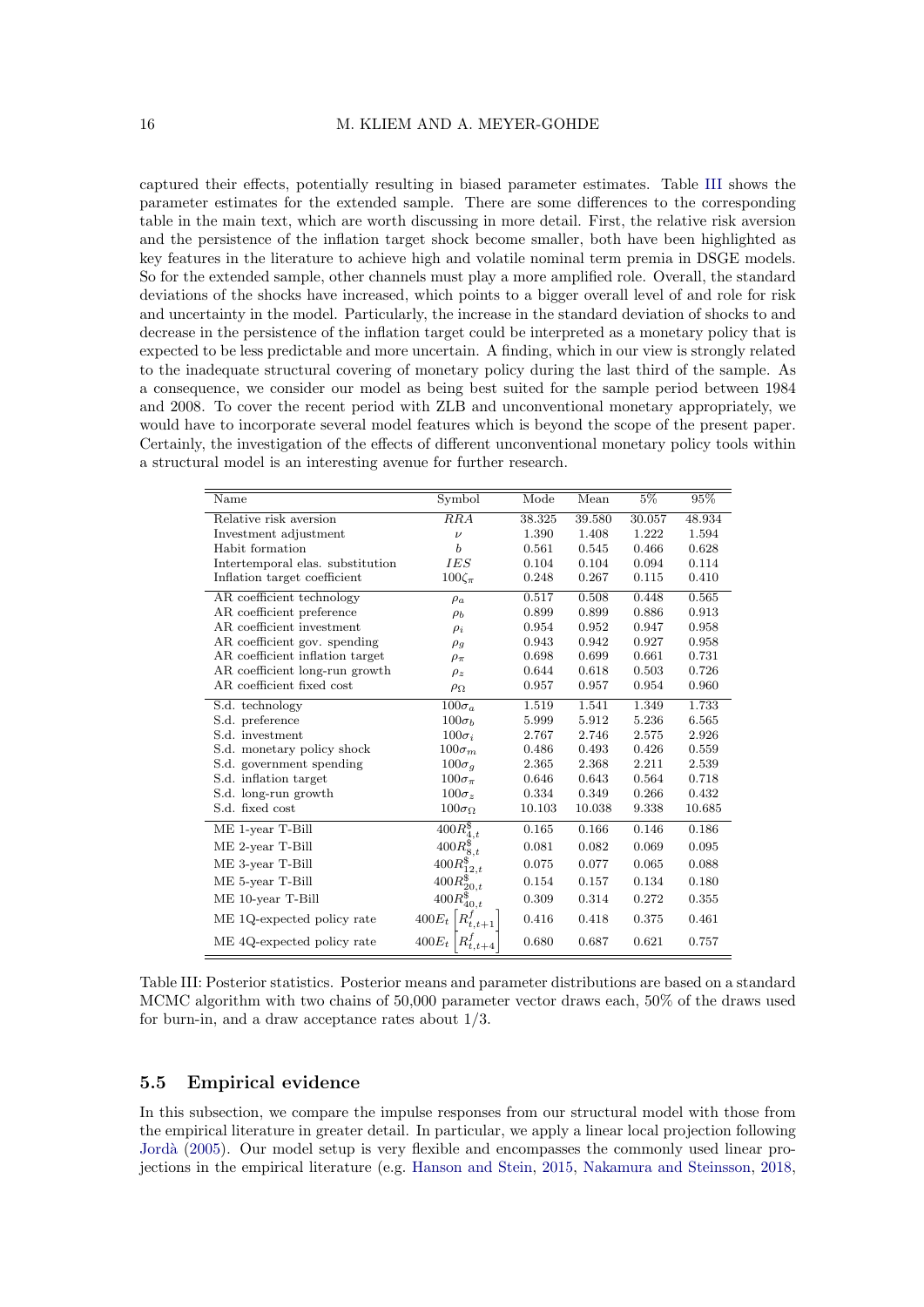[Crump et al.,](#page-21-17) [2016\)](#page-21-17). The linear model is given as follows

$$
x_{t+h} = \alpha_h + \psi_h(L) z_{t-1} + \beta_h \operatorname{shock}_t + \varepsilon_{t+h} \quad \text{for} \quad h = 0, 1, 2 \dots,
$$
 (F-1)

where x is the variable of interest, z a vector of control variables,  $\psi_h(L)$  a polynomial in the lag operator, and shock the identified monetary policy shock. In our applications,  $\psi_h(L)$  is a polynomial of order 2, the vector of controls  $z$  comprise GDP growth and inflation along with the variable of interest and the identified shock (see, for example, [Stock and Watson,](#page-22-19) [2018\)](#page-22-19). Finally, the variables of interest  $x$  are nominal yields and nominal term premia with a maturity between 4 and 40 quarters. Throughout the paper, we use Newey-West standard errors to account for autocorrelation and heteroscedasticity. We use a lag truncation parameter of 2 which is larger than the local projection horizon  $h = 0$ . Accordingly, figure 6 in the main text presents the results for  $h = 0$  of this local linear projection. For comparison, we scaled all results so that the median response of the 2-year bond is equal to 0.1 annualized percentage points. The results are similar for the model implied historical term premia as well as for the estimates from [Adrian et al.](#page-21-11) [\(2013\)](#page-21-11). The left panel of figure [7](#page-16-0) extends this result using alternative measures of the 10-year nominal term premium from the literature. As the available sample differs in length among the estimates, figure [7](#page-16-0) shows the results for 1984:Q1-2005:Q4, while figure 6 in the main text is based on our full sample 1983:Q1-2007:Q4.

<span id="page-16-0"></span>

Figure 7: Impact effect of monetary policy shock on 10-year nominal term premia.

Note: The dots and vertical lines show median response and 95% confidence bands from the local projection for different historical 10-year nominal term premia as dependent variable, respectively. We use the Newey-West correction for the standard errors.

In the following, we perform a Monte-Carlo exercise to evaluate the small sample properties of the linear projection estimator. At the posterior mean, we simulate 1,0000 time series with a length of 10,000 for all variables of interest, control variables, and monetary policy shocks from the model. After discarding the first 5,000 observations, we run two sets of local linear projections with a sample length of 100 and 5,000 respectively. Figure [8](#page-17-0) presents the results. On average, both linear projections deliver estimates close to the true, theoretical response and, therefore, show no systematic small sample bias (Jordà, [2005\)](#page-22-17). However, the Monte-Carlo exercise shows a high estimation uncertainty in small samples, consistent with the wide range of quantitatively and qualitatively different estimates in the empirical literature.

#### 5.6 Impulse response functions

The three columns in figure [9](#page-18-0) contain the IRFs of macroeconomic variables to a surprise shock to the policy rate (left column), to a surprise inflation target shock (middle column), and to a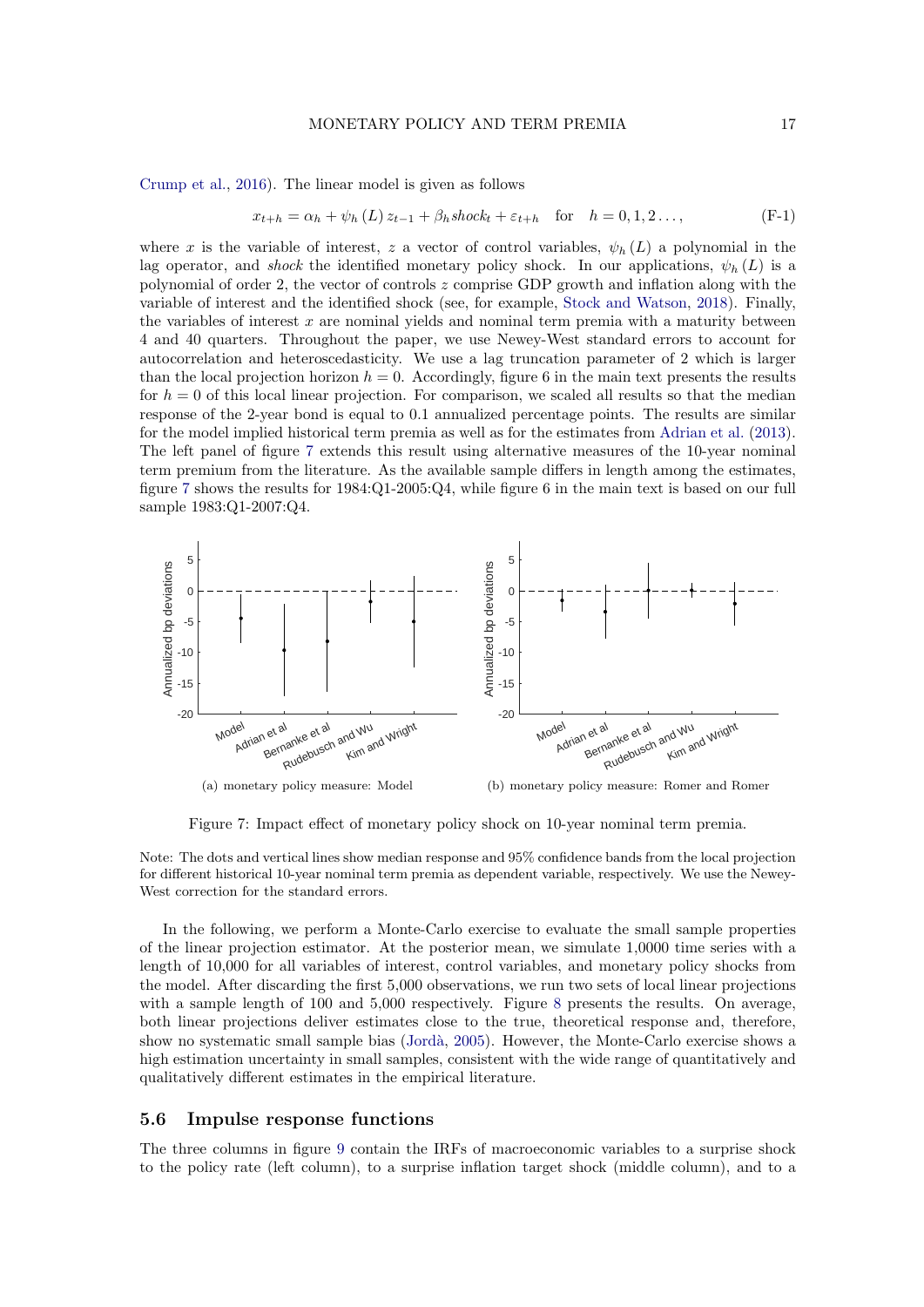<span id="page-17-0"></span>

Figure 8: Monte-carlo experiment

Note: Impact effect of monetary policy shock on nominal yields and nominal term premia for different maturities. The dark gray area and light gray area represent the 95% confidence interval from the local projection with sample length 5000 and 100, respectively. The circles and solid line are the corresponding median responses while the crosses present theoretical response. All results are based on 1000 simulations at the posterior mean.

four-quarter ahead forward guidance shock (right column). All shocks are normalized to yield a median lowering of the policy rate by 50 basis points on impact (or in four quarters for the forward guidance shock).

The responses of the macroeconomy to the surprise policy rate shock are contained in first column of figure [9.](#page-18-0) As is standard in the literature, the expansionary policy due to surprise policy rate cut (left column of figure [9\)](#page-18-0) leads to an increase in aggregate demand and its components as well as inflation. As the policy rate begins to return to its mean level with inflation still elevated, the resulting increase in expected real rates reverses the expansion, depressing aggregate demand and its components, before the macroeconomy then settles back to its mean position after around 10 quarters.

The middle column of figure [9](#page-18-0) shows the impulse responses to a surprise inflation target shock. The reduction in the inflation target is accompanied with a nearly two annualized percentage point reduction in inflation, roughly the same magnitude as the reduction of the target, which corresponds to a substantial change in the systematic behavior of monetary policy. The lowering of the policy rate is hump shaped with the maximal decrease of about 110 annualized basis points occurring about a year after the lowering of the inflation target. This lowering of the policy rate is not sufficient to overcome the initial contractionary effects of the lowered inflation target and associated disinflation as can be seen by the negative responses on aggregate demand. Moreover, our results illustrate that a shock to the inflation target is much more long lasting and therefore has stronger effects on business cycle and lower frequencies, in contrast to a simple innovation to the Taylor-rule which quickly dissipates. This confirms the interpretation of [Rudebusch and](#page-22-5) [Swanson](#page-22-5) [\(2012\)](#page-22-5) that a change in the inflation target, or more generally a change in the systematic behavior of monetary policy, introduces long-run nominal risk into the economy.

The right column in figure [9](#page-18-0) shows the evolution of macroeconomic variables following the forward guidance experiment. Similarly to most studies, we find that forward guidance increases macroeconomic activity and substantially increases inflation. Output and inflation both increase on impact with output reaching its peak after 3 quarters and falling slightly below its mean value after 12 quarters. The response to the announcement is driven by expectations of lower nominal short term interest rates and of future inflation. Expected higher inflation leads to a rise in current inflation through forward looking price setting, with a consequential fall in current and expected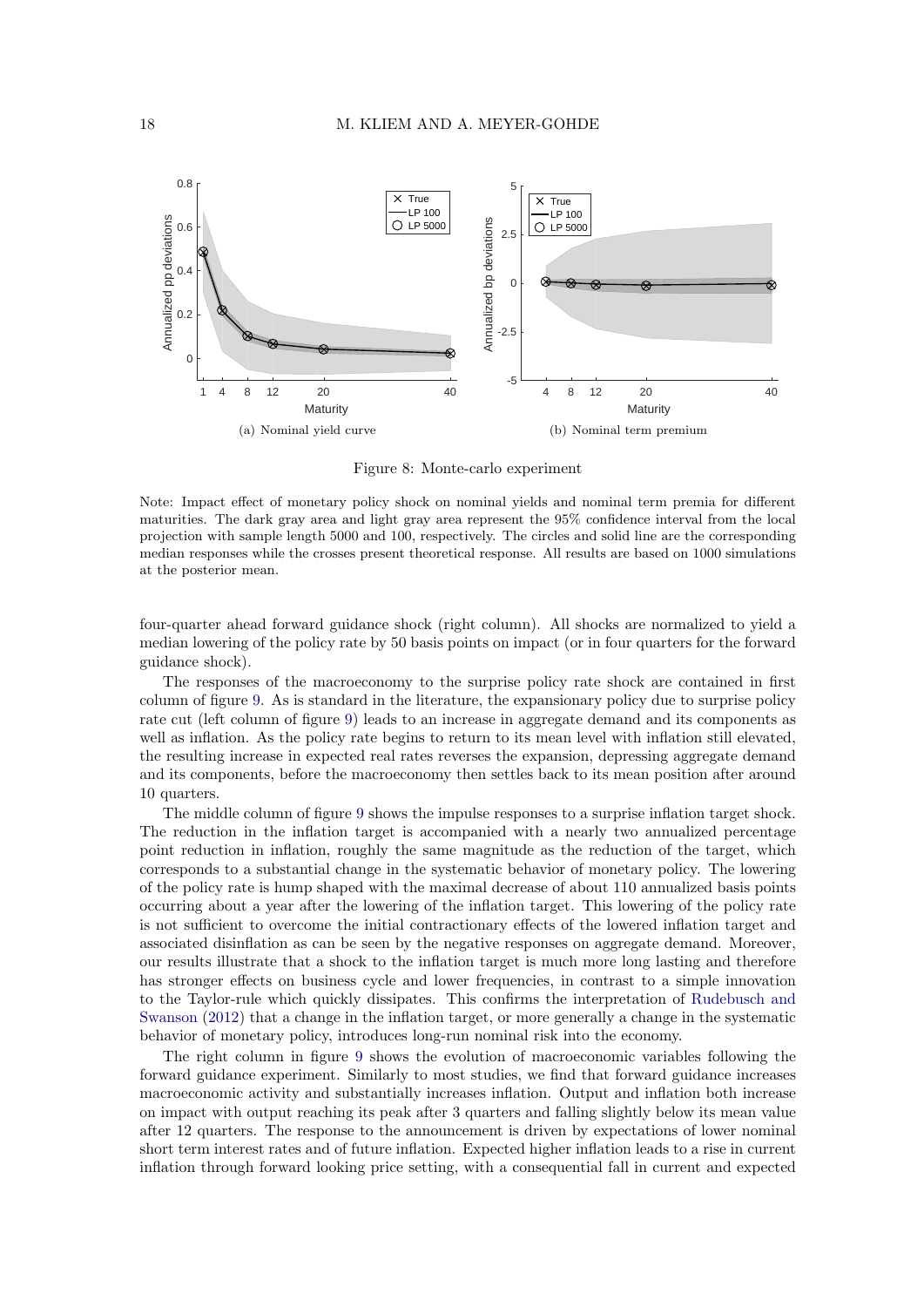<span id="page-18-0"></span>

Figure 9: Posterior impulse responses of macro variables

Note: The figure shows a surprise 50 basis point policy rate cut, a surprise cut in the inflation target leading to a 50 basis point policy rate cut, and forward guidance of a 50 basis point policy rate cut in 4 quarters. The deviations of yields are in percentage points while the deviations of risk premia are presented in basis points. Shaded areas represent the 90% and 68% posterior credible sets.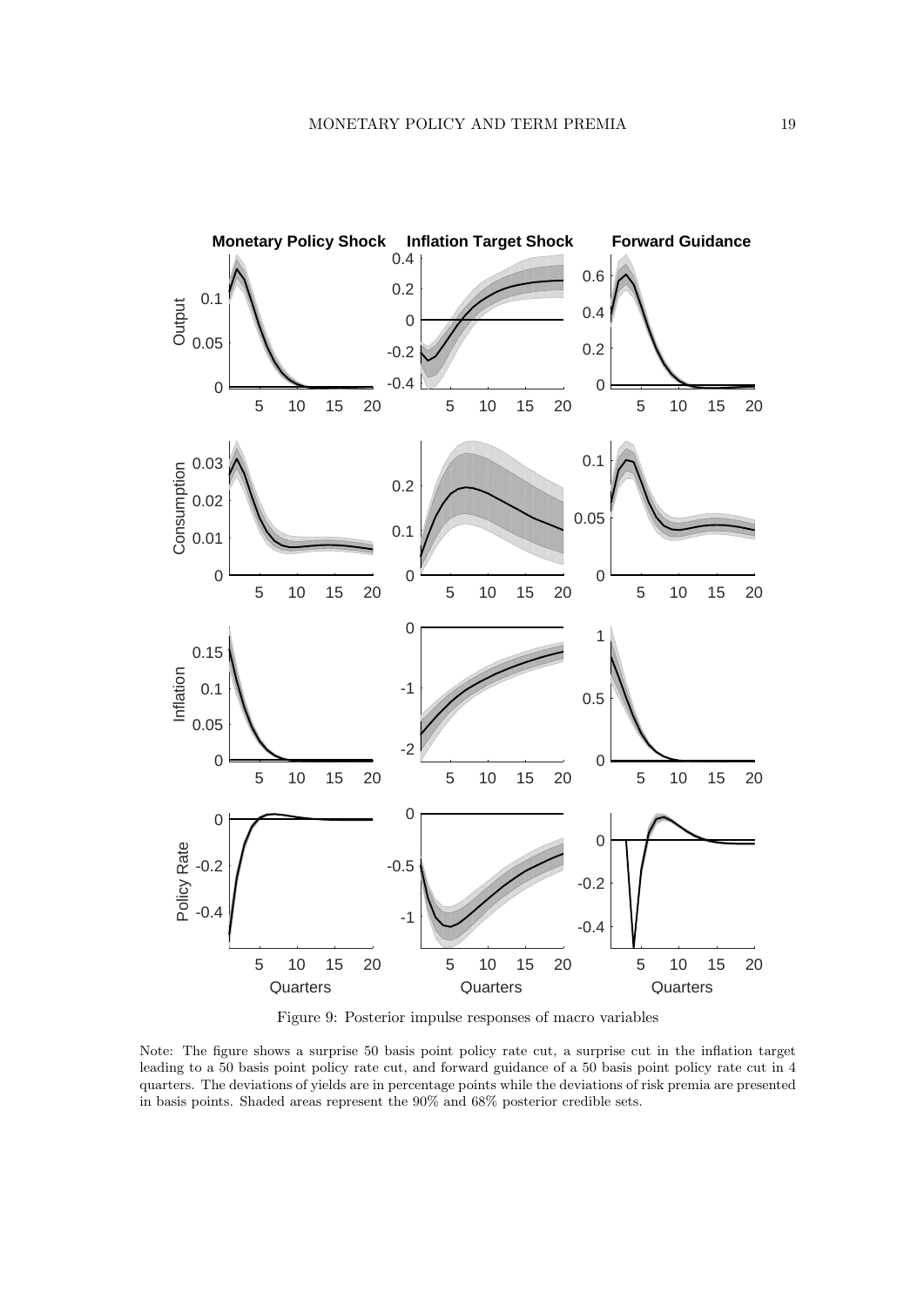#### 20 M. KLIEM AND A. MEYER-GOHDE

real interest rates and associated increase in economic activity on impact. Therefore, comparable to a change in the inflation target, forward guidance communicates the central bank's commitment to allow higher inflation in the future, which has more stronger and more long lasting effects on households' expectation and so on their precautionary savings motives.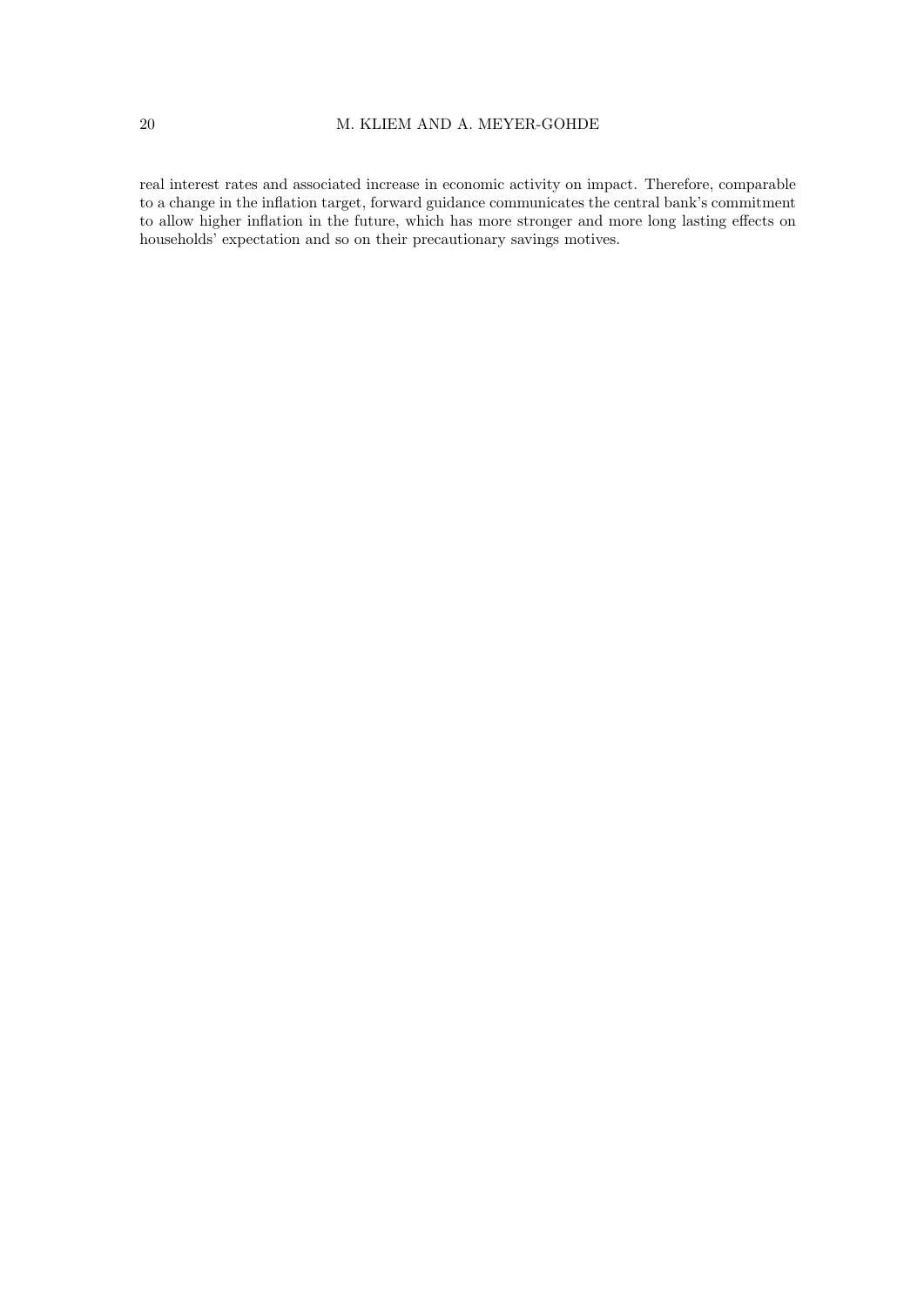

Figure 10: Posterior impulse responses of nominal and real term structure at the short and long end.

Note: The figure shows a surprise 50 basis point policy rate cut, a surprise cut in the inflation target leading to a 50 basis point policy rate cut, and forward guidance of a 50 basis point policy rate cut in 4 quarters. The deviations of yields are in percentage points while the deviations of risk premia are presented in basis points. Shaded areas represent the 90% and 68% posterior credible sets.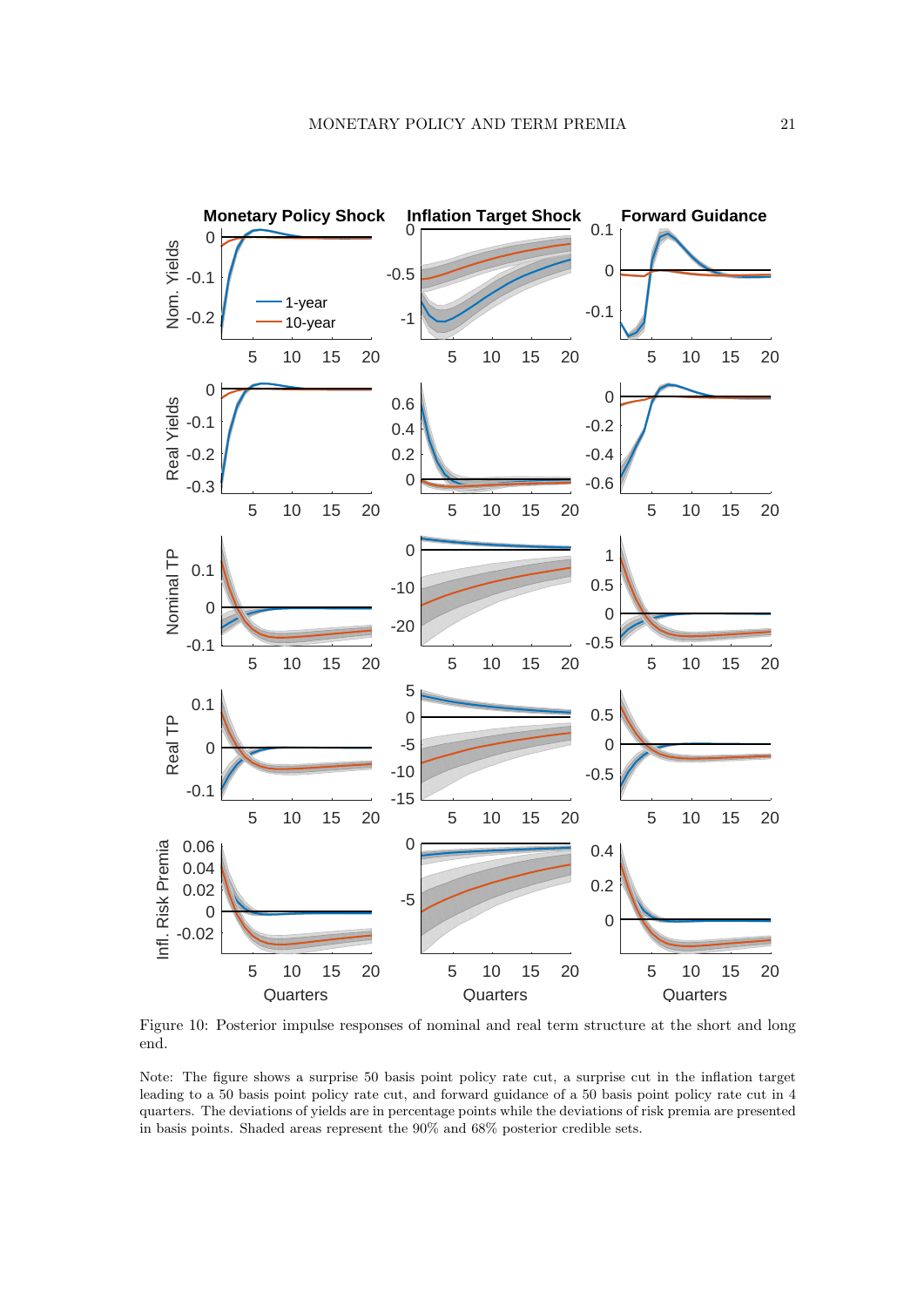#### 22 M. KLIEM AND A. MEYER-GOHDE

#### **REFERENCES**

- <span id="page-21-11"></span>Adrian T, Crump RK, Moench E. 2013. Pricing the term structure with linear regressions. Journal of Financial Economics 110: 110–138.
- <span id="page-21-13"></span>Andreasen MM. 2011. Explaining macroeconomic and term structure dynamics jointly in a nonlinear dsge model. Creates research papers, School of Economics and Management, University of Aarhus.
- <span id="page-21-2"></span>Andreasen MM. 2012. An estimated DSGE model: Explaining variation in nominal term premia, real term premia, and inflation risk premia. European Economic Review 56: 1656–1674.
- <span id="page-21-3"></span>Andreasen MM, Fernández-Villaverde J, Rubio-Ramírez JF. 2018. The Pruned State-Space System for Non-Linear DSGE Models: Theory and Empirical Applications. Review of Economic Studies 85: 1–49.
- <span id="page-21-6"></span>Andreasen MM, Zabczyk P. 2015. Efficient bond price approximations in non-linear equilibriumbased term structure models. Studies in Nonlinear Dynamics & Econometrics 19: 1–33.
- <span id="page-21-7"></span>Bekaert G, Cho S, Moreno A. 2010. New keynesian macroeconomics and the term structure. Journal of Money, Credit and Banking 42: 33–62.
- <span id="page-21-15"></span>Christiano LJ, Trabandt M, Walentin K. 2011. Introducing financial frictions and unemployment into a small open economy model. Journal of Economic Dynamics and Control 35: 1999–2041. ISSN 0165-1889.
- <span id="page-21-0"></span>Coeurdacier N, Rey H, Winant P. 2011. The risky steady state. American Economic Review 101: 398–401.
- <span id="page-21-17"></span>Crump RK, Eusepi S, Moench E. 2016. The term structure of expectations and bond yields. Staff report, FRB of NY.
- <span id="page-21-5"></span>De Graeve F, Emiris M, Wouters R. 2009. A structural decomposition of the us yield curve. Journal of Monetary Economics **56**: 545–559.
- <span id="page-21-12"></span>Del Negro M, Schorfheide F. 2008. Forming priors for dsge models (and how it affects the assessment of nominal rigidities). Journal of Monetary Economics 55: 1191-1208.
- <span id="page-21-1"></span>Dew-Becker I. 2014. Bond Pricing with a Time-Varying Price of Risk in an Estimated Medium-Scale Bayesian DSGE Model. Journal of Money, Credit and Banking 46: 837–888.
- <span id="page-21-14"></span>Diebold FX, Rudebusch GD, Aruoba SB. 2006. The macroeconomy and the yield curve: a dynamic latent factor approach. Journal of Econometrics 131: 309–338.
- <span id="page-21-16"></span>Hanson SG, Stein JC. 2015. Monetary policy and long-term real rates. Journal of Financial Economics 115: 429–448.
- <span id="page-21-9"></span>Hördahl P, Tristani O. 2012. Inflation risk premia in the term structure of interest rates. Journal of the European Economic Association 10: 634–657.
- <span id="page-21-8"></span>Hördahl P, Tristani O, Vestin D. 2006. A joint econometric model of macroeconomic and termstructure dynamics. Journal of Econometrics 131: 405–444.
- <span id="page-21-4"></span>Hördahl P, Tristani O, Vestin D. 2008. The yield curve and macroeconomic dynamics. Economic Journal 118: 1937–1970.
- <span id="page-21-10"></span>Ireland PN. 2015. Monetary policy, bond risk premia, and the economy. Journal of Monetary Economics 76: 124–140.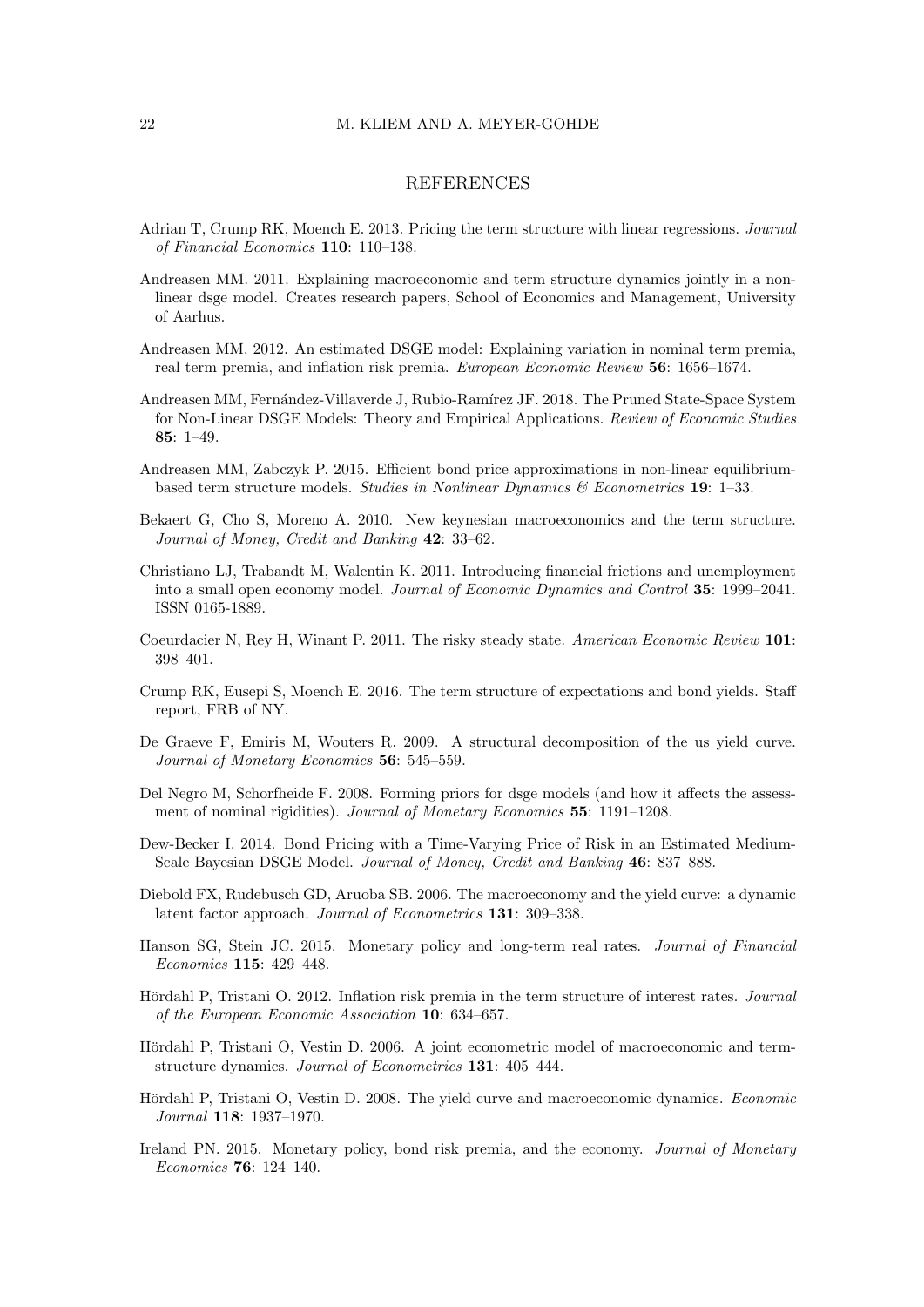- <span id="page-22-9"></span>Jin HH, Judd KL. 2002. Pertubation methods for general dynamic stochastic models. Mimeo, Stanford University.
- <span id="page-22-17"></span>Jordà O. 2005. Estimation and Inference of Impulse Responses by Local Projections. American Economic Review 95: 161–182.
- <span id="page-22-1"></span>Juillard M. 2010. Local approximation of dgse models around the risky steady state. mimeo, Bank of France.
- <span id="page-22-14"></span>Kim DH, Wright JH. 2005. An arbitrage-free three-factor term structure model and the recent behavior of long-term yields and distant-horizon forward rates. Finance and Economics Discussion Series 2005-33, Board of Governors of the Federal Reserve System (U.S.).
- <span id="page-22-2"></span>Kliem M, Uhlig H. 2016. Bayesian estimation of a dynamic stochastic general equilibrium model with asset prices. *Quantitative Economics* 7: 257–287.
- <span id="page-22-13"></span>Koop G, Pesaran MH, Potter SM. 1996. Impulse response analysis in nonlinear multivariate models. Journal of Econometrics 74: 119–147.
- <span id="page-22-10"></span>Lan H, Meyer-Gohde A. 2014. Solvability of perturbation solutions in dsge models. *Journal of* Economic Dynamics and Control 45: 366–388.
- <span id="page-22-3"></span>Lopez P, Lopez-Salido D, Vazquez-Grande F. 2015. Exponential-affine approximations of macrofinance models. mimeo, Banque de France.
- <span id="page-22-0"></span>Meyer-Gohde A. 2016. Risk-sensitive linear approximations. mimeo, Hamburg University.
- <span id="page-22-18"></span>Nakamura E, Steinsson J. 2018. High frequency identification of monetary non-neutrality: The information effect. Quarterly Journal of Ecnomics 133: 1283–1330.
- <span id="page-22-6"></span>Palomino F. 2012. Bond risk premiums and optimal monetary policy. Review of Economic Dynamics 15: 19–40.
- <span id="page-22-4"></span>Rudebusch GD, Swanson ET. 2008. Examining the bond premium puzzle with a dsge model. Journal of Monetary Economics 55: S111–S126.
- <span id="page-22-5"></span>Rudebusch GD, Swanson ET. 2012. The bond premium in a dsge model with long-run real and nominal risks. American Economic Journal: Macroeconomics 4: 105–43.
- <span id="page-22-7"></span>Rudebusch GD, Wu T. 2007. Accounting for a Shift in Term Structure Behavior with No-Arbitrage and Macro-Finance Models. Journal of Money, Credit and Banking 39: 395–422.
- <span id="page-22-8"></span>Rudebusch GD, Wu T. 2008. A Macro-Finance Model of the Term Structure, Monetary Policy and the Economy. Economic Journal 118: 906–926.
- <span id="page-22-19"></span>Stock JH, Watson MW. 2018. Identification and estimation of dynamic causal effects in macroeconomics using external instruments. Working Paper 24216, National Bureau of Economic Research.
- <span id="page-22-12"></span>Swanson ET. 2012. Risk Aversion and the Labor Margin in Dynamic Equilibrium Models. American Economic Review 102: 1663–91.
- <span id="page-22-16"></span>Swanson ET. 2020. Measuring the effects of federal reserve forward guidance and asset purchases on financial markets. Working paper, University of Irvine.
- <span id="page-22-15"></span>Swanson ET, Williams JC. 2014. Measuring the effect of the zero lower bound on medium-and longer-term interest rates. The American Economic Review 104: 3154–3185.
- <span id="page-22-11"></span>Tallarini TD. 2000. Risk-sensitive real business cycles. Journal of Monetary Economics 45: 507– 532.